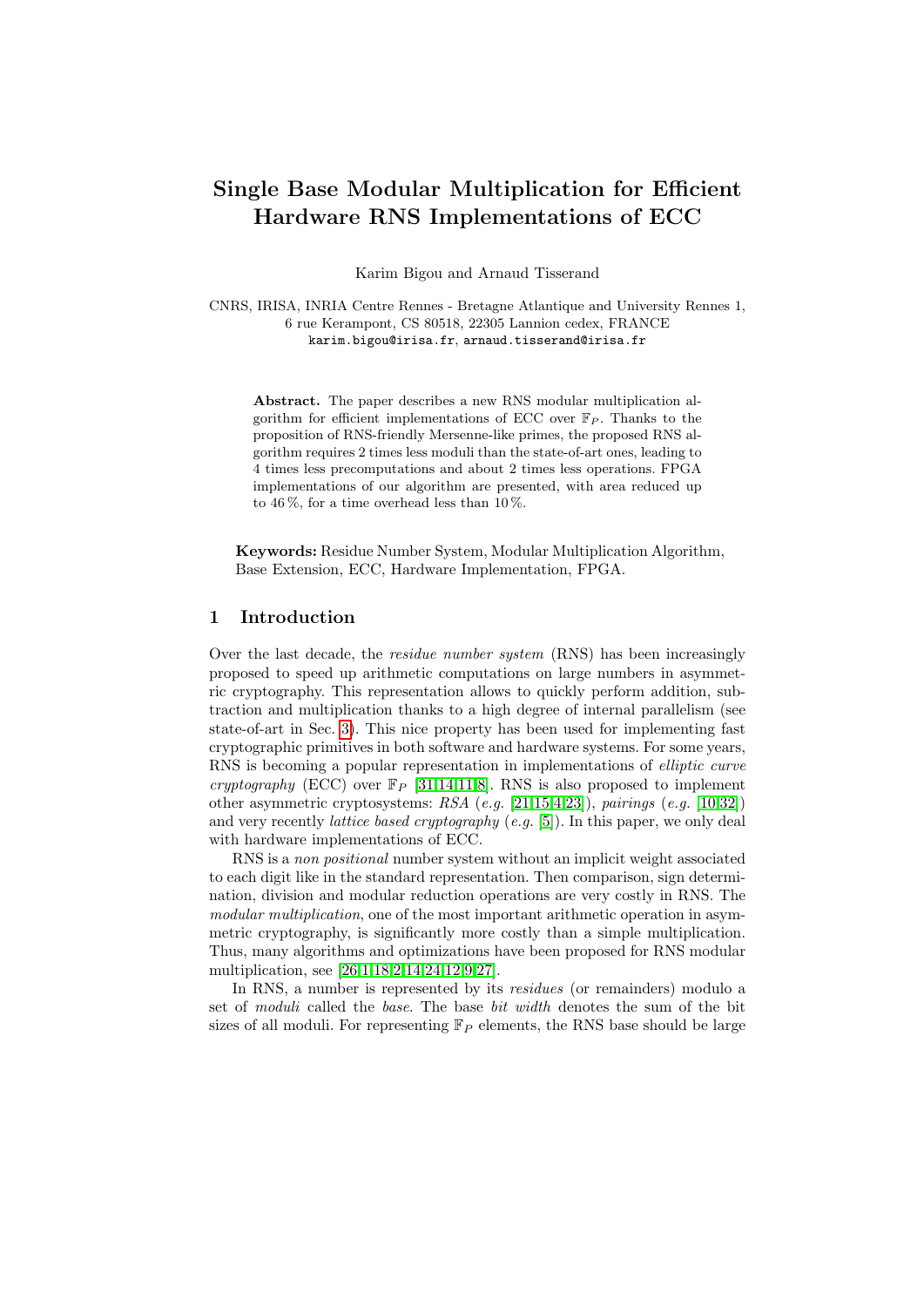enough: the bit width of the base must be greater than the bit width of the field elements. For instance, [\[14\]](#page-16-0) uses 8 moduli of 33 bits for  $\mathbb{F}_P$  of 256 bits.

Up to now, every RNS modular multiplication algorithm from the literature requires to double the bit width of the base for representing the full product before modular reduction. This is not the case in the standard representation where efficient algorithms allow to merge internal operations of the product and reduction only using intermediate values on the field bit width plus a few additional guard bits. Another current weak point of RNS is the lack of efficient modular reduction algorithm for specific characteristics such as (pseudo-)Mersenne primes  $(P = 2^{\ell} - 1 \text{ or } 2^{\ell} - c \text{ with } c < 2^{\ell/2} \text{ for some } \ell)$  in the standard binary system.

In this paper, we propose a new RNS modular multiplication algorithm which only requires a single base bit width instead of a double one. Our algorithm uses field characteristics  $P$  specifically selected for very efficient computations in RNS. As far as we know, this new algorithm is the first one which performs an RNS modular multiplication without intermediate values larger than the field bit width (plus a few guard bits). It requires up to 2 times less operations and 4 times less pre-computations than state-of-art algorithms. In ECC standards, the field characteristics have been selected for fast computations in the standard binary representation (e.g.  $P_{521} = 2^{521} - 1$  in NIST standard [\[22\]](#page-17-9)). In this work, we propose a new direction to select parameters for very efficient RNS implementations of ECC. We expect scalar multiplications in RNS to be up to 2 times faster for a similar area, or twice smaller for the same computation time (other trade-offs are also possible).

The outline of the paper is as follows. Sec. [2](#page-1-0) and [3](#page-2-0) introduce notations and state-of-art, respectively. The new modular multiplication algorithm is presented in Sec. [4.](#page-4-0) The theoretical cost of our algorithm is analyzed in Sec. [5.](#page-9-0) Sec. [6](#page-10-0) presents and comments some FPGA implementation results. Sec. [7](#page-13-0) provides an estimation of the impact of our proposition on complete ECC scalar multiplications in RNS. Finally, Sec. [8](#page-14-0) concludes the paper.

## <span id="page-1-0"></span>2 Notations and Definitions

- Capital letters, e.g. X, are  $\mathbb{F}_P$  elements or large integers
- $|X|_P$  is X mod P and P is an  $\ell$ -bit prime
- $n = [\ell/w], i.e.$  the minimal number of moduli to represent an  $\ell$ -bit value
- The RNS base  $B_a = (m_{a,1}, \ldots, m_{a,n_a})$  composed of  $n_a$  moduli where all  $m_{a,i}$ are pairwise coprimes of the form  $m_{a,i} = 2^w - h_{a,i}$  and  $h_{a,i} < 2^{\lfloor w/2 \rfloor}$
- $-\overrightarrow{(X)_a}$  is X in the RNS base  $\mathcal{B}_a$ , abridged  $\overrightarrow{X_a}$  when no confusion is possible, and is defined by:

$$
\overrightarrow{(X)_a} = (x_{a,1}, \dots, x_{a,n_a}) \quad \text{where} \quad x_{a,i} = |X|_{m_{a,i}} \quad (1)
$$

- $-M_a = \prod_{i=1}^{n_a} m_{a,i}, \quad M_{a,i} = \frac{M_a}{m_{a,i}}, \quad \overrightarrow{T_a} = (|M_{a,1}|_{m_{a,1}}, \ldots, |M_{a,n_a}|_{m_{a,n_a}})$
- Similar definitions and notations stand for  $\mathcal{B}_b$ , an RNS base coprime to  $\mathcal{B}_a$
- EMM is a w-bit elementary modular multiplication (e.g.  $|x_i \cdot y_i|_m$ )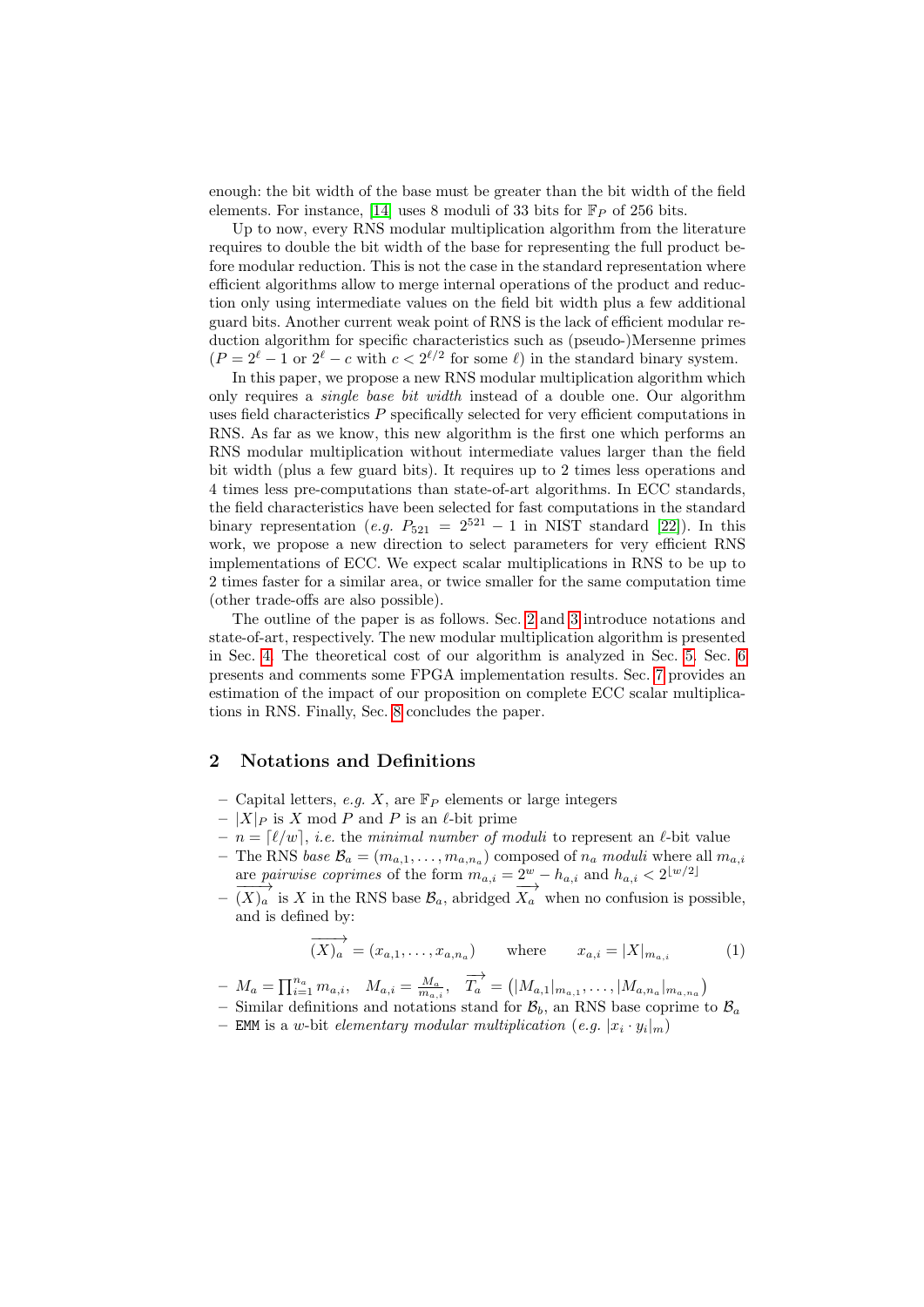- EMW is a w-bit elementary memory word (for storage)
- $-\overrightarrow{(X)}_{a|b}$  is X in the RNS base  $\mathcal{B}_{a|b} = (m_{a,1}, \ldots, m_{a,n_a}, m_{b,1}, \ldots, m_{b,n_b})$  *i.e.* the concatenation of  $\mathcal{B}_a$  and  $\mathcal{B}_b$
- MSBs are the most significant bits of a value
- MM denotes the state-of-art RNS modular multiplication

### <span id="page-2-0"></span>3 State of Art

RNS was proposed independently in [\[29\]](#page-17-10) and [\[13\]](#page-16-10) for signal processing applications in the 50s. RNS is a representation where large numbers are split into small independent chunks. The RNS base B is the set of moduli  $(m_1, \ldots, m_n)$ where all  $m_i$  are (small) pairwise coprimes. The representation of the integer X in RNS is  $\overrightarrow{X}$ , the set of residues  $x_i = X \mod m_i$ ,  $\forall m_i \in \mathcal{B}$ . In ECC applications, field elements of hundreds bits are usually split into 16 to 64-bit chunks. Addition/subtraction and multiplication of 2 integers are fast operations in RNS:

$$
\overrightarrow{X} \diamond \overrightarrow{Y} = (|x_1 \diamond y_1|_{m_1}, \dots, |x_n \diamond y_n|_{m_n}) \quad \forall \diamond \in \{+, -, \times\},
$$

where the internal computations are performed *independently* over the *channels* (the *i*-th channel computes  $|x_i \diamond y_i|_{m_i}$ ). There is no carry propagation between the channels. This leads to efficient parallel implementations [\[8,](#page-16-2)[11](#page-16-1)[,14\]](#page-16-0). This property was also used to randomize the computations over the channels (in time or space) as a protection against some side-channel attacks [\[6,](#page-16-11)[15](#page-17-2)[,23\]](#page-17-3). Another RNS advantage is its *flexibility*: the required number of moduli n and the number of physically implemented channels can be different. A physical channel can support several moduli and store the corresponding pre-computations. For instance, [\[21\]](#page-17-1) presents an RSA implementation over 1024 to 4096 bits.

Conversion from standard representation to RNS is straightforward, one computes all residues of X modulo  $m_i$ . To convert back, one must use the *Chinese remainder theorem* (CRT). The CRT states that any integer  $X$  can be represented by its residues  $x_i = |X|_{m_i}$ , if  $X < M$  (the product of all moduli) and all moduli are pairwise coprimes. The conversion uses the CRT relation:

<span id="page-2-1"></span>
$$
X = |X|_{M} = \left| \sum_{i=1}^{n} |x_i \cdot M_i^{-1}|_{m_i} \times M_i \right|_{M}.
$$
 (2)

As one can observe, the result of the CRT is reduced modulo  $M$ , *i.e.* all integers greater than  $M$  will be automatically reduced modulo  $M$  by the CRT relation. In addition to  $\{+, -, \times\}$  operations, some divisions can be performed in parallel in RNS. Exact division by a constant  $c$  coprime with  $M$  can be computed by multiplying each residue  $x_i$  by the inverse  $|c^{-1}|_{m_i}$  for each channel.

### <span id="page-2-2"></span>3.1 Base Extension

All fast algorithms for RNS modular multiplication in state-of-art use the base extension (BE) introduced in [\[30\]](#page-17-11). It converts  $\overrightarrow{X_a}$  in base  $\mathcal{B}_a$  into  $\overrightarrow{X_b}$  in base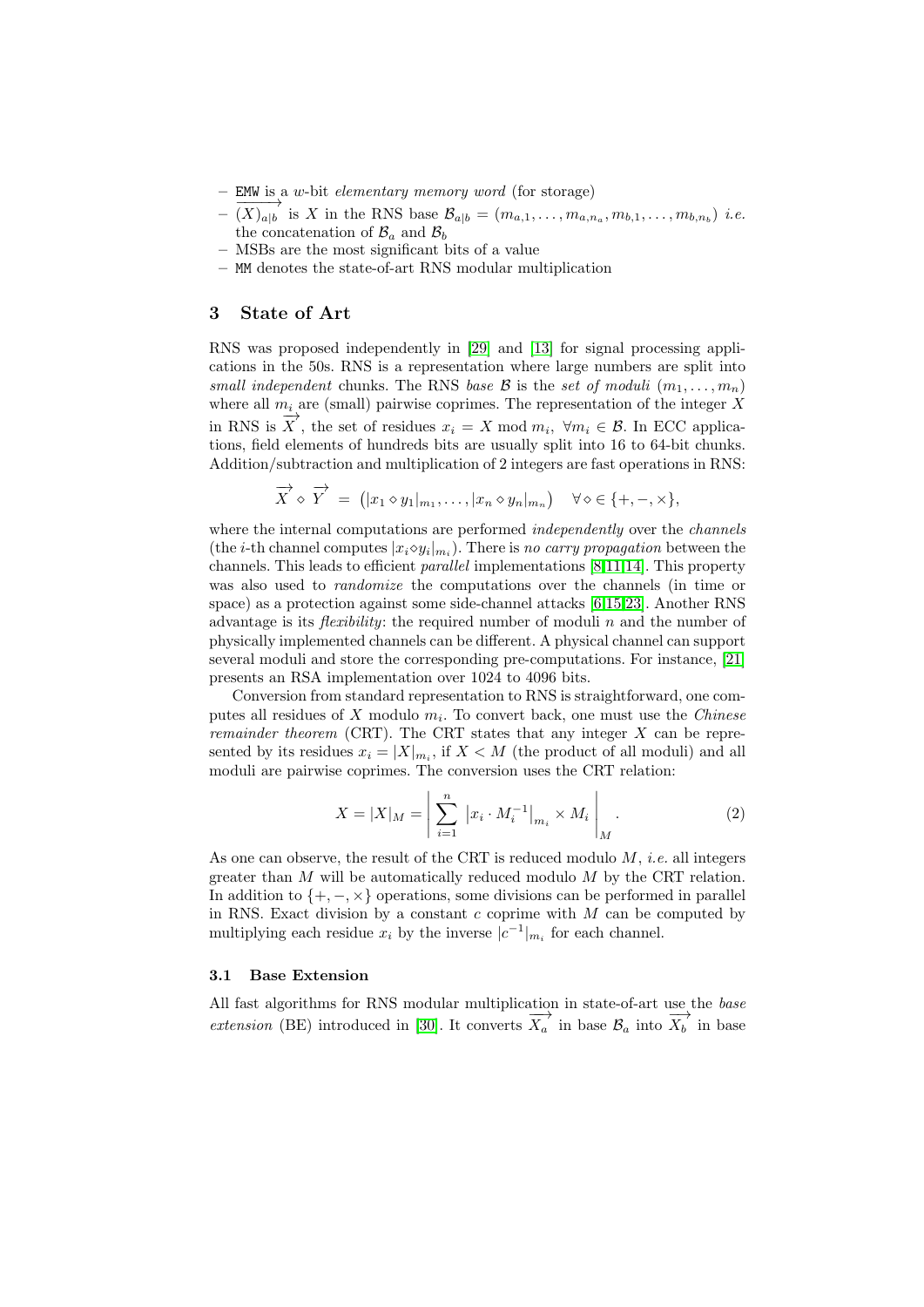$\mathcal{B}_b$ . After a BE, X is represented in the concatenation of the two bases  $\mathcal{B}_a$  and  $\mathcal{B}_b$  denoted  $\mathcal{B}_{a|b}$ . There are mainly two types of BE algorithms: those based on the CRT relation (Eq. [2\)](#page-2-1) [\[28](#page-17-12)[,25,](#page-17-13)[18\]](#page-17-6), and those using an intermediate representation called *mixed radix system* (MRS) [\[30,](#page-17-11)[7](#page-16-12)[,3\]](#page-16-13). In hardware, the most efficient BE implementations in state-of-art use the CRT based solution [\[12,](#page-16-8)[14\]](#page-16-0). Our proposed modular multiplication algorithm can be used with both types of BE algorithm. In this paper, we focus on the CRT based solution since it has less data dependencies and leads to faster hardware implementations.

The state-of-art BE at Algo. [1](#page-3-0) from [\[18\]](#page-17-6) computes an approximation of Eq. [2](#page-2-1) and directly reduces it modulo each  $m_{b,i}$  of the new base  $\mathcal{B}_b$ . One can rewrite Eq. [2](#page-2-1) by  $X = \sum_{i=1}^{n_a} (x_{a,i} \cdot M_{a,i}^{-1}|_{m_{a,i}} M_{a,i}) - q M_a$  in base  $\mathcal{B}_a$ , where q is the quotient of the sum part by  $M_a$ . Then one has:

$$
q = \left[ \sum_{i=1}^{n_a} \frac{|x_{a,i} \cdot M_{a,i}^{-1}|_{m_{a,i}}}{m_{a,i}} \right] = \left[ \sum_{i=1}^{n_a} \frac{\xi_{a,i}}{m_{a,i}} \right].
$$
 (3)

In order to get the value of  $q$ , the reference [\[18\]](#page-17-6) proposed to approximate the value of  $\frac{\xi_{a,i}}{m_{a,i}}$  by using  $\frac{\text{trunc}(\xi_{a,i})}{2^w}$  (*i.e.* a few MSBs of  $\xi_{a,i}$ ). In Algo. [1,](#page-3-0) this approximation is corrected using a selected parameter  $\sigma_0$ . If X is small enough, then the approximation is the exact value. Otherwise it returns either  $X_b$  or  $(X + M_a)_b$ , and this is easily managed in MM algorithms (see details in [\[18\]](#page-17-6)).

Algorithm 1: Base extension (BE) from [\[18\]](#page-17-6). **Input:**  $\overrightarrow{X_a}$ ,  $\overrightarrow{B_a}$ ,  $\overrightarrow{B_b}$ ,  $\sigma_0$  (fixed as a global parameter)  $\textbf{Precomp.:}$   $\overrightarrow{(T_a^{-1})_a}$ ,  $\overrightarrow{(T_a)_b}$ ,  $\overrightarrow{(-M_a)_b}$ Output:  $\overrightarrow{X_b}$ 1  $\xrightarrow{\leftrightarrow}$   $\overrightarrow{X_a} \times \overrightarrow{(T_a^{-1})}_a$ ,  $\overrightarrow{X_b} = \overrightarrow{0_b}$ ,  $\sigma = \sigma_0$ 2 for  $i = 1, \ldots, n_a$  do 3  $\sigma = \sigma + \text{trunc}(\xi_{a,i})$ 4  $q = |\sigma|$  /\*q = 0 or 1 \*/ 5  $\sigma = \sigma - q$ 6 for  $j = 1, \ldots, n_b$  do 7  $x_{b,j} = |x_{b,j} + \xi_{a,i} \cdot M_{a,i} + q \cdot (-M_a)|_{m_{b,j}}$  $8$  return  $X_b$ 

<span id="page-3-0"></span>BE algorithms are far more expensive than a simple RNS multiplication. For instance, in Algo. [1,](#page-3-0) the CRT relation is computed on each channel of the second base. This BE costs  $(n_a n_b + n_a)$  EMMs. In the usual case  $n_a = n_b = n$ , the BE cost is  $n^2 + n$  against n EMMs for a simple multiplication.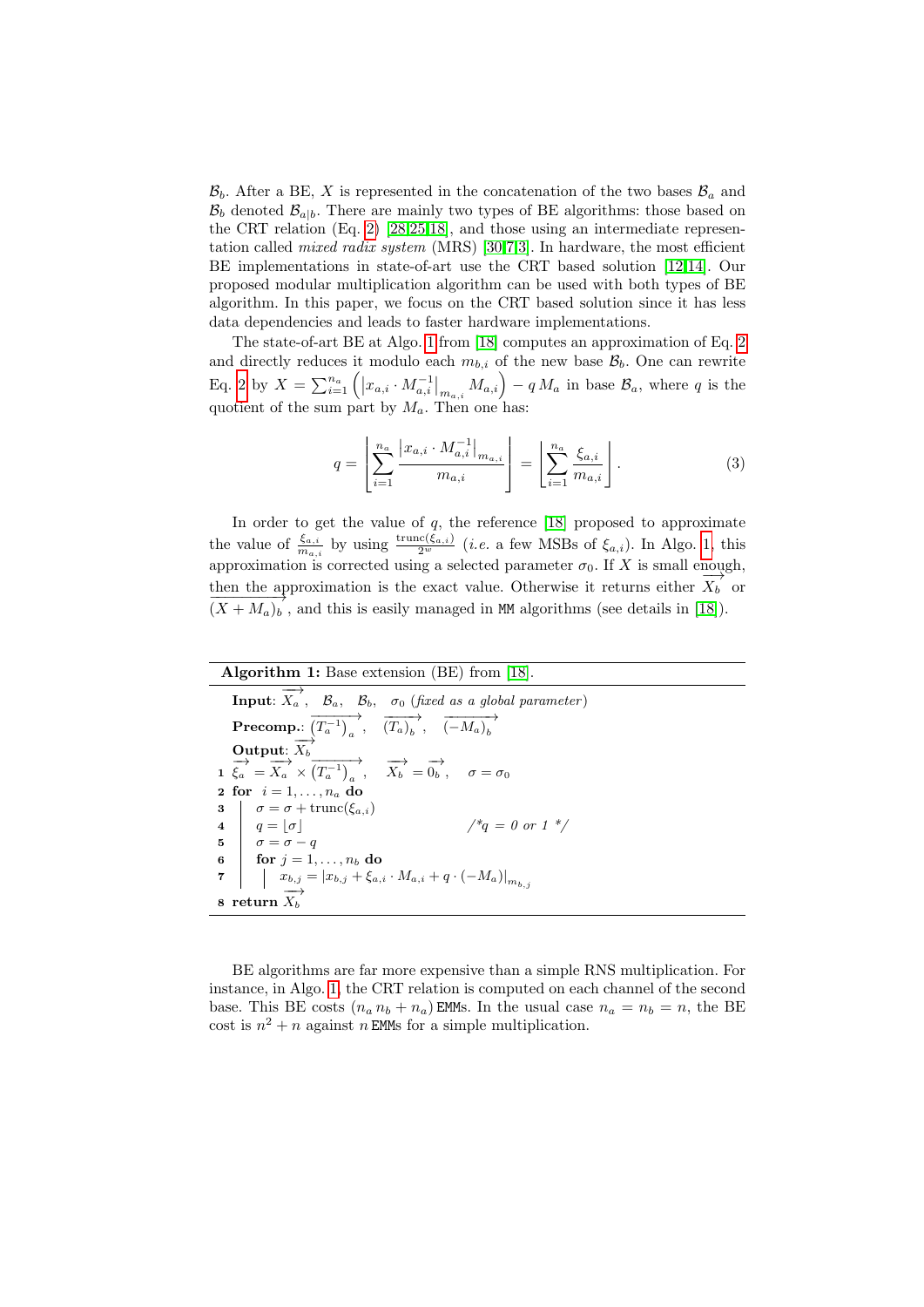### 3.2 RNS Montgomery Modular Multiplication

As far as we know, the best state-of-art RNS modular multiplication has been proposed in [\[26\]](#page-17-5) (presented Algo. [2\)](#page-4-1). It is an adaptation for RNS of the Montgomery modular multiplication [\[20\]](#page-17-14), originally in radix-2. Various optimizations have been proposed in [\[12,](#page-16-8)[14\]](#page-16-0) (factorization of some products by constants).

| <b>Algorithm 2:</b> RNS Montgomery Reduction from [26].                                                                                                                   |
|---------------------------------------------------------------------------------------------------------------------------------------------------------------------------|
| <b>Input:</b> $(\overrightarrow{X_a}, \overrightarrow{X_b})$ , $(\overrightarrow{Y_a}, \overrightarrow{Y_b})$                                                             |
| <b>Precomp.</b> : $(\overrightarrow{P_a}, \overrightarrow{P_b})$ , $\overrightarrow{(-P^{-1})_a}$ , $\overrightarrow{(M_a^{-1})_b}$                                       |
| <b>Output:</b> $\overrightarrow{S} = \left  XY M^{-1} _P \right _P + \delta \overrightarrow{P}$ in $\mathcal{B}_a$ and $\mathcal{B}_b$ with $\delta \in \{0,1,2\}$        |
| 1 $\overrightarrow{U_a} \leftarrow \overrightarrow{X_a} \times \overrightarrow{Y_a}$ , $\overrightarrow{U_b} \leftarrow \overrightarrow{X_b} \times \overrightarrow{Y_b}$ |
| $\overrightarrow{Q_a} \leftarrow \overrightarrow{U_a} \times \overrightarrow{(-P^{-1})_a}$                                                                                |
| $\mathbf{3} \ \overrightarrow{Q_b} \leftarrow \mathrm{BE} \left( \overrightarrow{Q_a}, \mathcal{B}_a, \mathcal{B}_b \right)$                                              |
| $\overrightarrow{R_b} \leftarrow \overrightarrow{U_b} + \overrightarrow{Q_b} \times \overrightarrow{P_b}$                                                                 |
| $\overrightarrow{S_b} \leftarrow \overrightarrow{R_b} \times \overrightarrow{(M_a^{-1})_b}$                                                                               |
| 6 $\overrightarrow{S_a} \leftarrow \text{BE} \left( \overrightarrow{S_b}, \mathcal{B}_b, \mathcal{B}_a \right)$                                                           |
| 7 return $(\overrightarrow{S_a}, \overrightarrow{S_b})$                                                                                                                   |

<span id="page-4-1"></span>The first step of Algo. [2](#page-4-1) computes XY on  $\mathcal{B}_a$  and  $\mathcal{B}_b$ . This full product requires a total bit width of  $2nw$  bits. Then, we need to perform a multiplication modulo  $M_a$  and an exact division by  $M_a$ , which is analogous to modular reduction and division by  $2<sup>r</sup>$  in the classic Montgomery multiplication. However, modular reduction by  $M_a$  is only easy in  $\mathcal{B}_a$  (thanks to Eq. [\(2\)](#page-2-1)) and the exact division by  $M_a$  is only easy in  $\mathcal{B}_b$  (which is coprime with  $\mathcal{B}_a$ ). Then 2 BEs are required at lines 3 and 6. The result is given in the 2 bases, and is less than  $3P$  (with BE from [\[18\]](#page-17-6)). Using optimizations from [\[12\]](#page-16-8) and [\[14\]](#page-16-0), the MM costs  $2 n_a n_b + 2 n_a + 2 n_b$  EMMs (or when  $n_a = n_b = n$  one has  $2 n^2 + 4 n$ ).

# <span id="page-4-0"></span>4 Proposed RNS Modular Multiplication Algorithm

Our proposed RNS modular multiplication algorithm, called single base modular multiplication (SBMM) relies on two main ideas. First, instead of working on intermediate values represented on two "full" n-moduli RNS bases, it works with only two *half-bases*  $\mathcal{B}_a$  and  $\mathcal{B}_b$  of  $n_a = n_b = n/2$  moduli. It reduces the leading term of the computation cost from  $n^2$  to  $\frac{n^2}{4}$  $\frac{1}{4}$  EMMs for a BE. Second, we select the field characteristic  $P = M_a^2 - 2$  in order to use these half-bases efficiently, and reduce the computation cost of the RNS modular multiplication from  $2n^2$ to  $n^2$  EMMs. This type of P can be seen as analogous to Mersenne primes  $(2^{\ell}-1)$ for the binary representation.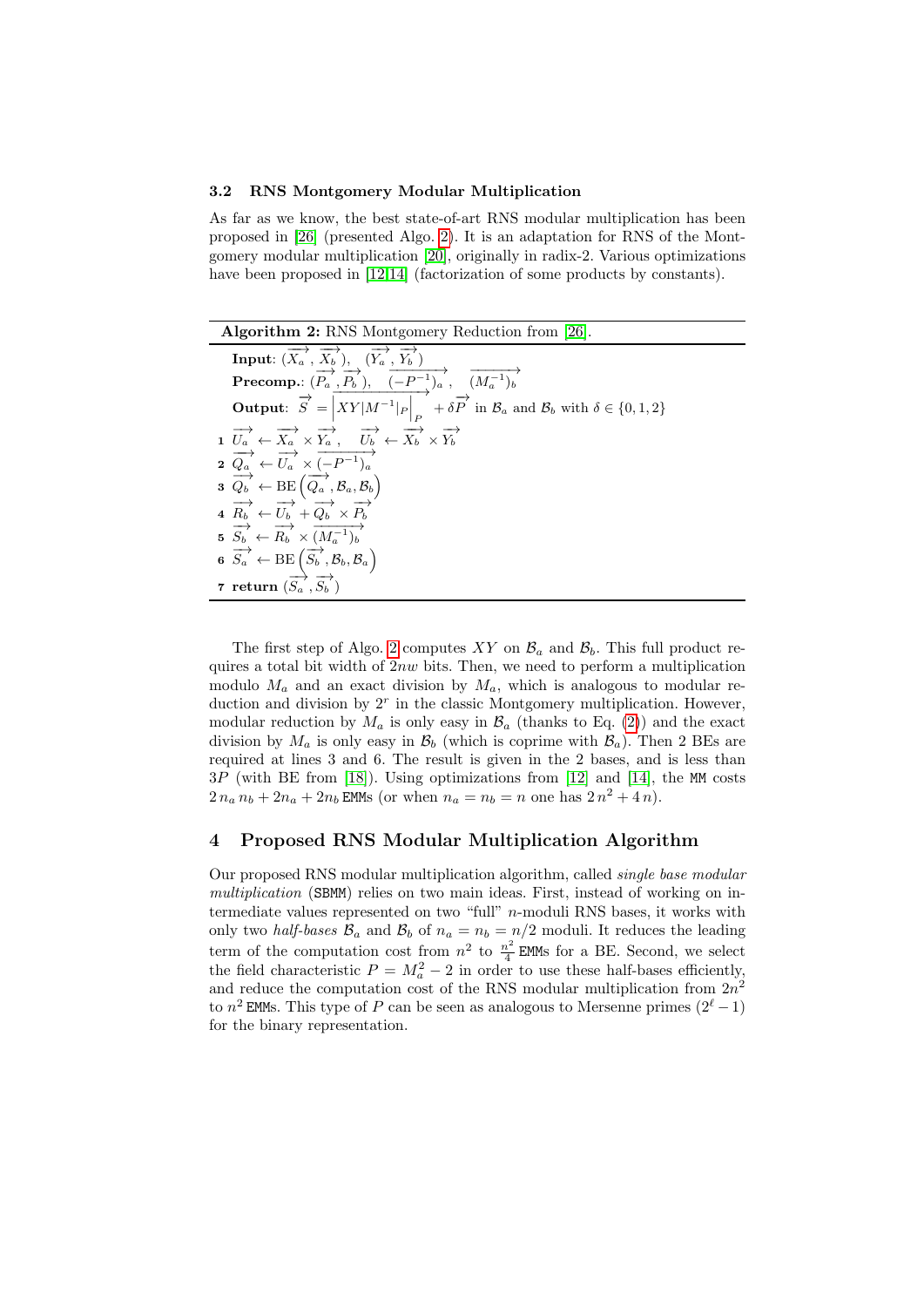### 4.1 Decomposition of the Operands

In order to decompose the operands, we use a similar method than the one presented in [\[9\]](#page-16-9). Algo. [3](#page-5-0) decomposes the integer X represented by  $\overrightarrow{X}_{a|b}$  on the concatenation of both half-bases. The **Split** function returns  $\overrightarrow{(K_x)_{a|b}}$  and  $\overrightarrow{(R_x)_{a|b}}$  such that  $\overrightarrow{X_{a|b}} = \overrightarrow{(K_x)_{a|b}} \times \overrightarrow{(M_a)_{a|b}} + \overrightarrow{(R_x)_{a|b}}$ , *i.e.* the quotient and the remainder of X by  $M_a$ . Using  $P = M_a^2 - 2$ , we have  $M_a = \left[\sqrt{P}\right]$  and Split divides X of nw bits into the two integers  $K_x$  and  $R_x$  of  $\frac{n}{2}w$  bits.

| <b>Algorithm 3:</b> Proposed decomposition algorithm (Split).                                                                                                                  |
|--------------------------------------------------------------------------------------------------------------------------------------------------------------------------------|
| <b>Input:</b> $X_{a b}$                                                                                                                                                        |
| Precomp.: $\left(M_a^{-1}\right)_b$                                                                                                                                            |
| <b>Output:</b> $(K_x)_{a b}$ , $(K_x)_{a b}$ with $\overrightarrow{X_{a b}} = \overrightarrow{(K_x)_{a b}} \times \overrightarrow{(M_a)_{a b}} + \overrightarrow{(R_x)_{a b}}$ |
| $1 \overrightarrow{(R_x)_b} \leftarrow \text{BE} \left(\overrightarrow{(R_x)_a}, \mathcal{B}_a, \mathcal{B}_b\right)$                                                          |
| $\overrightarrow{a}$ $\overrightarrow{(K_x)_b} \leftarrow \left(\overrightarrow{X_b} - \overrightarrow{(R_x)_b}\right) \times \overrightarrow{\left(M_a^{-1}\right)_b}$        |
| 3 if $(K_x)_b = -1$ then<br>4 $(K_x)_b \xleftarrow{(K_x)_b} \leftarrow 0$<br>5 $(K_x)_b \xleftarrow{(R_x)_b} \leftarrow (R_x)_b$                                               |
|                                                                                                                                                                                |
|                                                                                                                                                                                |
| 6 $(K_x)_a \leftarrow \text{BE} \left( \overrightarrow{(K_x)_b}, \mathcal{B}_b, \mathcal{B}_a \right)$                                                                         |
| 7 return $(K_x)_{a b}$ , $(K_x)_{a b}$                                                                                                                                         |

<span id="page-5-0"></span>At line 1 of Algo. [3,](#page-5-0) a BE computes  $R_x = |X|_{M_a}$  in  $\mathcal{B}_b$  (thanks to CRT). Then, line 2 computes the quotient  $K_x$  of the decomposition by dividing by  $M_a$ (in base  $\mathcal{B}_b$ ). Finally  $K_x$  is converted from  $\mathcal{B}_b$  to  $\mathcal{B}_a$  and the algorithm returns  $(K_x, R_x)$  in both bases.

Lines 3 to 5 in Algo. [3](#page-5-0) are required due to the approximation in the BE algorithm from [\[18\]](#page-17-6) for efficient hardware implementation. As seen in Sec. [3.1,](#page-2-2)  $\overrightarrow{(R_x)_b}$  is either  $R_x$  or  $R_x + M_a$  in base  $\mathcal{B}_b$ . If an approximation error occurs, actually  $(K'_x, R'_x) = (K_x - 1, R_x + M_a)$  is computed. It still satisfies  $X = K'_x M_a +$  $R'_x$ , and adds one bit to  $R_x$  (i.e.,  $R'_x < 2M_a$ ). Line 3 checks  $K_x = -1$  in base  $B_b$  since this case is not compatible with BE from [\[18\]](#page-17-6). This test can be easily performed in  $\mathcal{B}_b$ , but ambiguity remains for  $K_x = -1$  and  $K_x = M_b - 1$ . To avoid this ambiguity, we select  $M_b > M_a$ , then  $(M_b - 1)M_a \ge M_a^2 > P$  and it ensures  $K_x < M_b - 1$ . Then lines 4–5 set  $K_x = 0$  and subtract  $M_a$  to  $R_x$ .

Random  $\mathbb{F}_P$  elements have a probability  $2^{-\ell/2}$  to be less than  $M_a$  (*i.e.* less Random  $\mathbb{F}_P$  elements have a probability 2<sup>-4</sup> to be less than  $M_a$  (*i.e.* less than  $\sqrt{P}$ ). On the minimum field size in standards [\[22\]](#page-17-9)  $\ell = 160$  bits, the probability to perform the correction at lines  $4-5$  is  $2^{-80}$ . Then, the implementation of this test can be highly optimized with a very low probability of pipeline stall.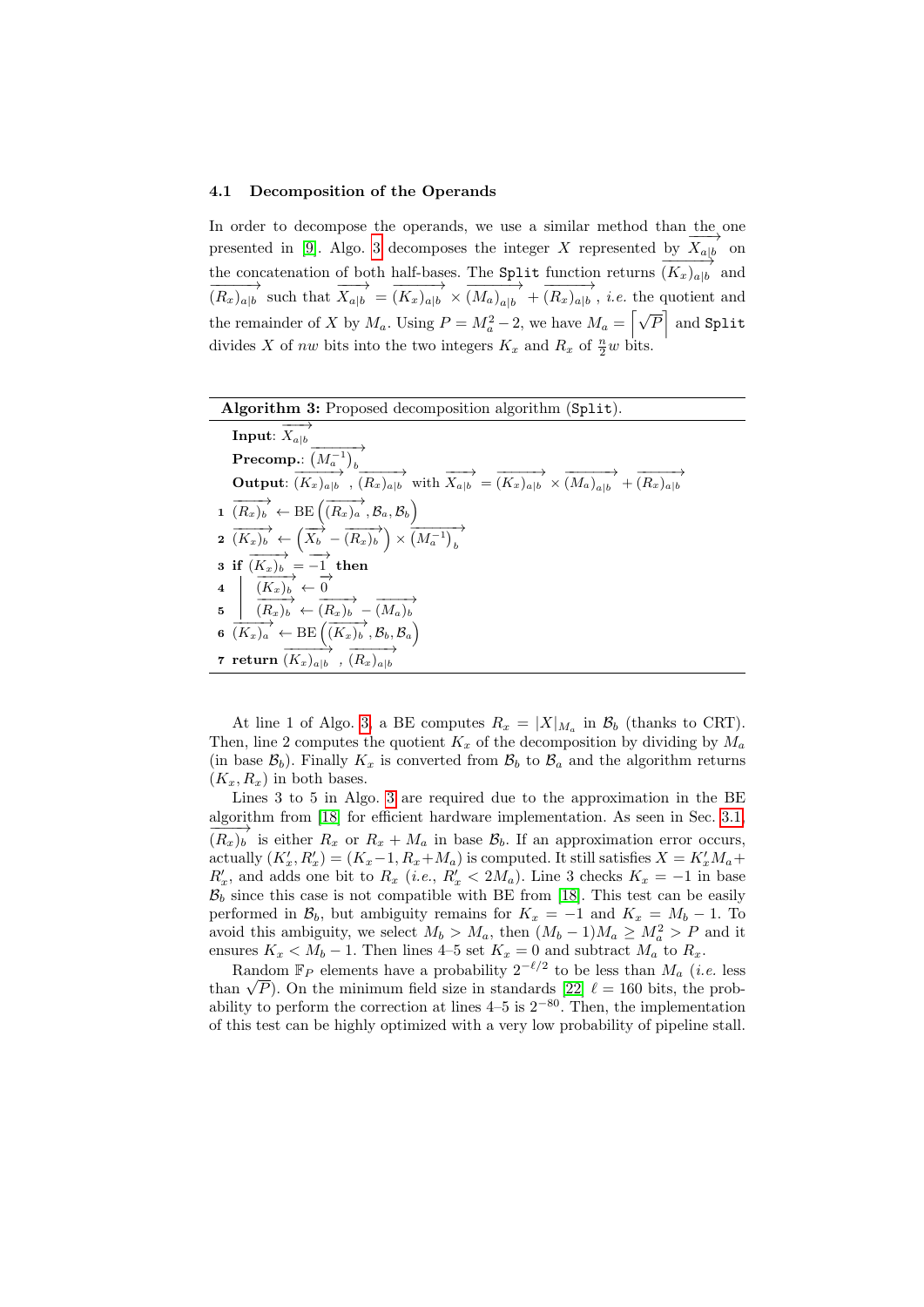The theoretical cost of Algo. [3](#page-5-0) is analyzed in Sec. [5.](#page-9-0) Algorithm Split mainly costs 2 "small" BEs between half bases *i.e.*  $\frac{n^2}{2}$  $\frac{i^2}{2}$  EMMs.

### 4.2 Proposed RNS Modular Multiplication SBMM

Our SBMM algorithm is presented at Algo. [4.](#page-6-0) We decompose  $X \in \mathbb{F}_P$  into the pair  $(K_x, R_x)$  directly from  $\overrightarrow{X}$  using Split. To recover X from  $(K_x, R_x)$ , it is sufficient to compute  $K_xM_a + R_x$  in both half bases  $\mathcal{B}_a$  and  $\mathcal{B}_b$ . The product X by Y decomposed as  $(K_x, R_x)$  and  $(K_y, R_y)$  gives:

$$
XY \equiv (K_x M_a + R_x) \cdot (K_y M_a + R_y) \mod P
$$
  
\n
$$
\equiv K_x K_y M_a^2 + (K_x R_y + K_y R_x) M_a + R_x R_y \mod P
$$
  
\n
$$
\equiv 2 K_x K_y + R_x R_y + (K_x R_y + K_y R_x) M_a \mod P
$$
  
\n
$$
\equiv 2 K_x K_y + R_x R_y + (K_x K_y + R_x R_y - (K_x - R_x) (K_y - R_y)) M_a \mod P
$$
  
\n
$$
\equiv U + VM_a \mod P.
$$

The first line of the previous equation is the definition of the  $(K_x, R_x)$  decomposition. The next line uses  $M_a^2 = 2 \text{ mod } P$ . Then we reduce the number of multiplications thanks to the Karatsuba-Ofman trick [\[17\]](#page-17-15). Finally we define  $U = (2K_xK_y + R_xR_y)$  and  $V = (K_xR_y + K_yR_x)$ . By definition  $K_x$ ,  $K_y$ ,  $R_x$ and  $R_y$  are less than  $M_a$ , thus  $U, V < 3M_a^2$ . The values U and V must be representable in the base  $\mathcal{B}_{a|b}$ , so we need at least  $3M_a^2 < M_a M_b$ .

However  $U + VM_a$  is too large for  $\mathcal{B}_{a|b}$ , thus Split is used a second time. It gives the decompositions  $(K_u, R_u)$  and  $(K_v, R_v)$  then:

$$
XY \equiv U + VM_a \mod P
$$
  
\n
$$
\equiv K_u M_a + R_u + K_v M_a^2 + R_v M_a \mod P
$$
  
\n
$$
\equiv (K_u + R_v)M_a + R_u + 2K_v \mod P
$$
  
\n
$$
\equiv K_z M_a + R_z \mod P.
$$

Algorithm 4: Proposed Single Base Modular Multiplication (SBMM).

**Parameters:**  $B_a$  such that  $M_a^2 = P + 2$  and  $B_b$  such that  $M_b > 6M_a$ **Input**:  $(K_x)_{a|b}$ ,  $(R_x)_{a|b}$ ,  $(K_y)_{a|b}$ ,  $(R_y)_{a|b}$  with  $K_x$ ,  $R_x$ ,  $K_y$ ,  $R_y < M_a$ Output:  $(K_z)_{a|b}$ ,  $(K_z)_{a|b}$  with  $K_z < 5M_a$  and  $R_z < 6M_a$  $\overrightarrow{U_{a|b}} \leftarrow \overrightarrow{2K_xK_y + R_xR_y}$ 

- $\overrightarrow{v_{a|b}} \leftarrow \overrightarrow{K_xR_y + R_xK_y}$
- $\overrightarrow{3}$   $\overrightarrow{(K_u)_{a|b}}, \overrightarrow{(R_u)_{a|b}}$   $\leftarrow$   $\overrightarrow{Split}$  $\overrightarrow{(U_{a|b})}$
- $\overrightarrow{A} \, \overrightarrow{(K_v)_{a|b}}, \overrightarrow{(R_v)_{a|b}} \rangle \leftarrow \texttt{Split}(\overrightarrow{V_{a|b}})$
- <span id="page-6-0"></span> $5$  return  $\left(\overrightarrow{(K_u+R_v)}_{a|b}, \overrightarrow{(2\cdot K_v+R_u)}_{a|b}\right)$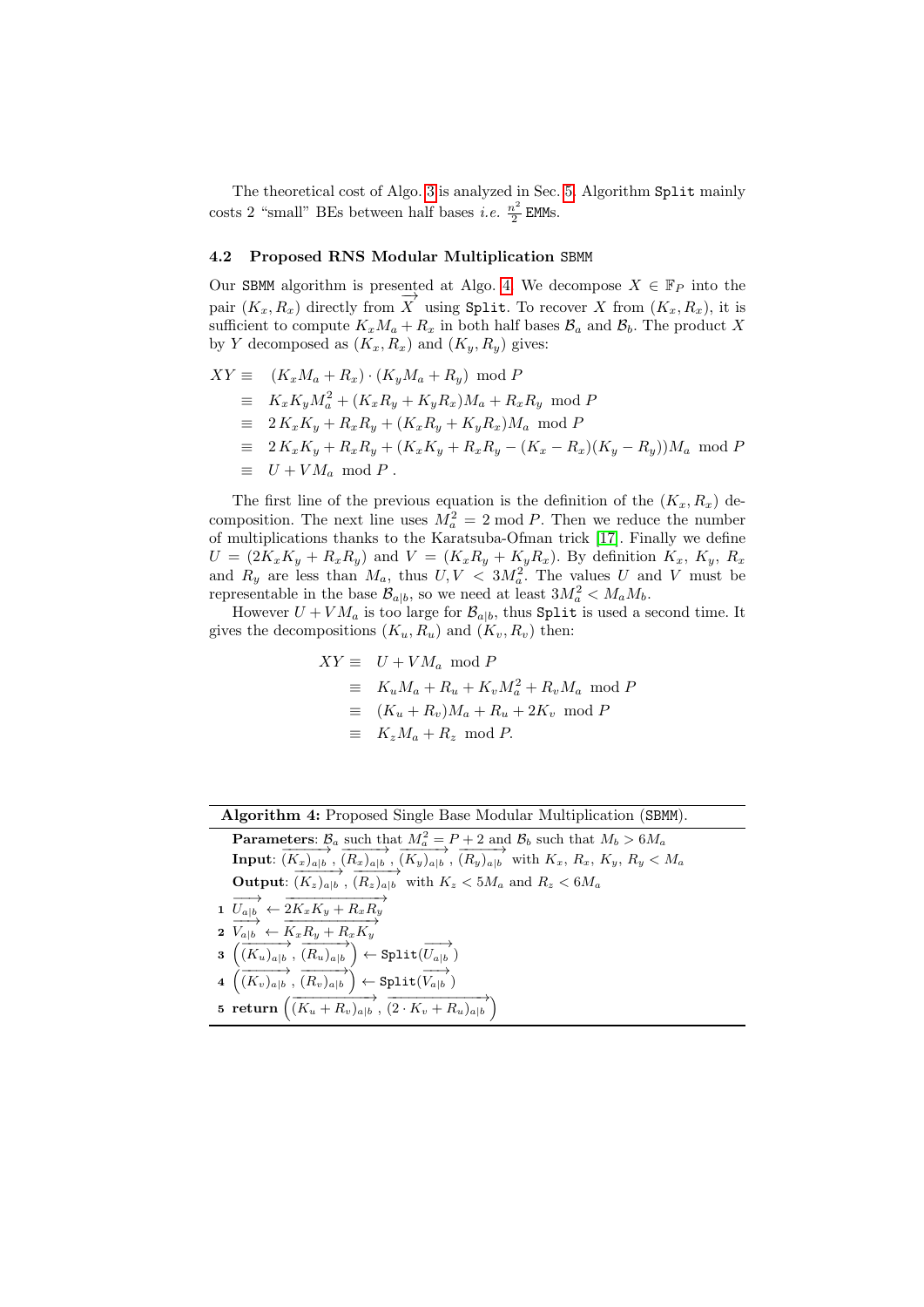Using the property  $M_a^2 \equiv 2 \mod P$ , we can compute  $K_z$  and  $R_z$  which is the decomposition of XY mod P. From  $U < 3M_a^2$  and  $V < 2M_a^2$ , one can see that  $K_z < 4M_a$  and  $R_z < 5M_a$ . The decomposition of the  $Z = XY \mod P$  is  $K_zM_a + R_z < 5P$  (*i.e.*, this is equivalent to have  $Z \in [0, 5P]$ ).

Our proposition is similar to the use of Mersenne primes in the binary system where the modular reduction is performed by the sum of "high" and "low" parts of the operand. In our case,  $K_x$  behaves as the "high" part and  $R_x$  as the "low" part. In our algorithm, the split dominates the total cost. In the standard binary system, the multiplication part is costly while the split is free (constant shifts). The complete method is described in Algo. [4](#page-6-0) where  $U, V$  are computed at lines 1–2, decompositions at lines 3–4 and finally  $K_z, R_z$  are returned at line 5.

Using the approximated BE from [\[18\]](#page-17-6), we have  $K_z < 5M_a$  and  $R_z < 6M_a$ . Then we choose  $M_b > 6M_a$  in Algo. [4](#page-6-0) (instead of  $M_b > 5M_a$ ).

In Algo. [4,](#page-6-0) the two decompositions using Split dominates the total cost which is equivalent to only one classical BE. Then our algorithm requires about half operations compared to the state-of-art one (see details in Sec. [5\)](#page-9-0).

Our algorithm has been tested over millions of random modular multiplications, for  $\ell = 160, 192, 256, 384$  and 512 bits.

# 4.3 Selecting  $P = M_a^2 - 2$  for RNS Efficient Implementations

We choose to use specific forms of the characteristic in order to significantly speed up computations. For instance,  $K_x K_y M_a^2$  mod P becomes  $2K_x K_y$  mod P using  $P = M_a^2 - 2$ . We also tried specific forms such as  $P = M_a^2 - c$  and  $P = dM_a^2 - c$ where  $c$  and  $d$  are small integers. The constraint for selection is that  $P$  must be prime. For instance, using  $c = 0$  or 1 and  $d = 1$ , P is never prime (in those cases P is a multiple of  $M_a$  or  $M_a + 1$ ). The specific form of the characteristic  $P = M_a^2 - 2$  seems to be the best solution at the implementation level.

We wrote a Maple program to find  $P$  with the fixed parameters  $n$  and  $w$ . We randomly choose odd moduli of the form  $m_{a,i} = 2^w - h_{a,i}$  with  $h_{a,i} < 2^{\lfloor w/2 \rfloor}$ . Each new  $m_{a,i}$  must be coprime with the previously chosen ones. In practice, this step is very fast and easy as soon as w is large enough (*i.e.*  $w \ge 16$  bits for ECC sizes). Using several  $M_a$  candidates from the previous step, we can check the primality of  $P = M_a^2 + 2$  using a probabilistic test in a first time. This gives us very quickly a large set of  $P$  candidates. For the final selection in a real full cryptographic implementation, a deterministic primality test must be used. As an example for  $\ell = 512$  bits, it took us 15 s to generate 10,000 different couples  $(P, M_a)$  of candidates on a simple laptop (2.2 GHz core I7 processor with  $4 \text{ GB}$ ) RAM). For selecting the second base,  $M_b$  just needs to be coprime with  $M_a$  and verifies  $M_b > 6M_a$ . As far as we know, there is not specific theoretical attack on ECC over  $\mathbb{F}_P$  based on the form of the prime characteristic. In the current state-of-art, the theoretical security of ECC is directly related to the working subgroup of points of the curve, and in particular its order. This is why in the NIST standards [\[22\]](#page-17-9) are chosen very specific P (Mersenne and pseudo-Mersenne primes). We propose to have the same approach for our RNS-friendly primes.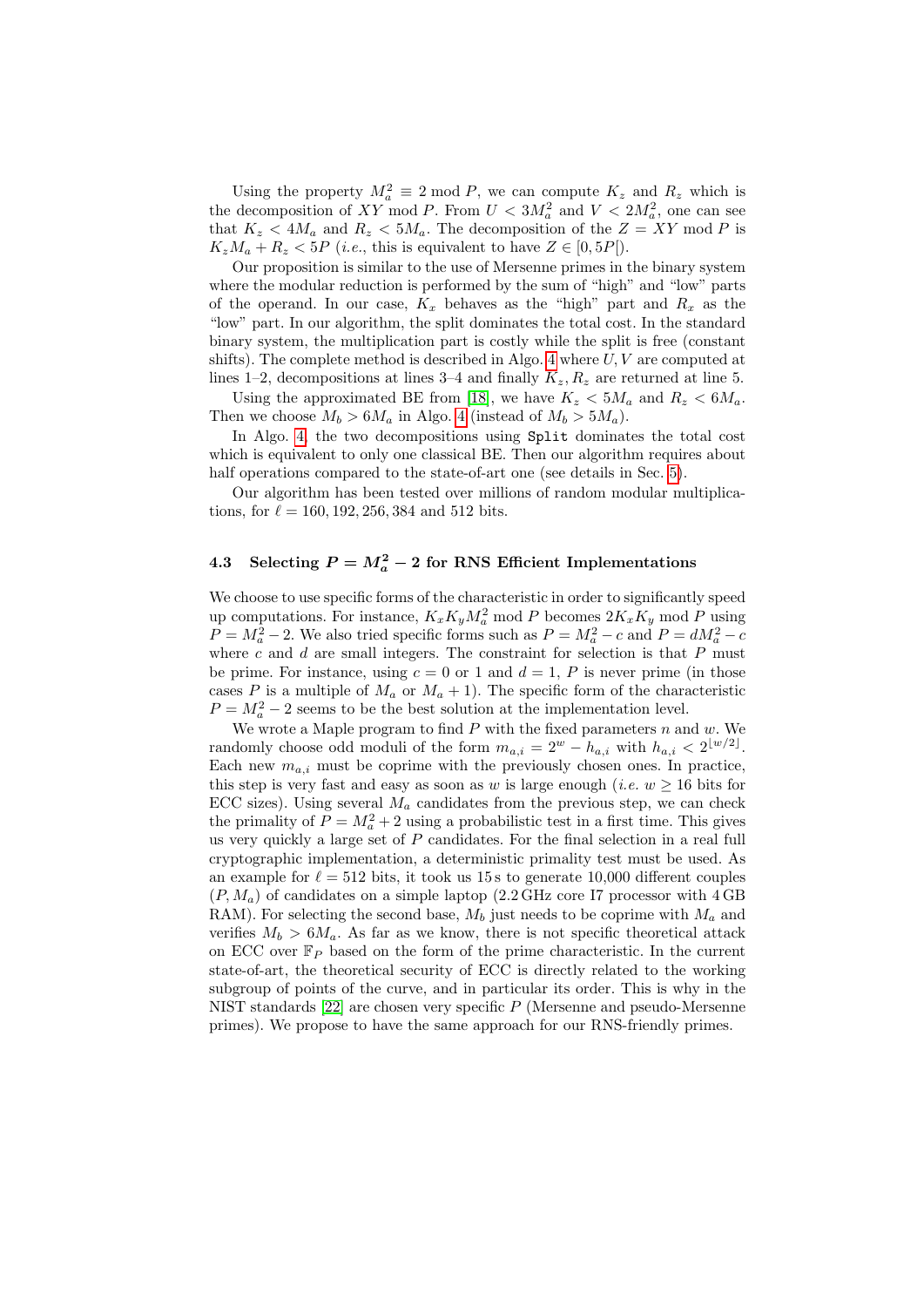#### <span id="page-8-1"></span>4.4 Controlling the Size of SBMM Outputs

Our SBMM at Algo. [4](#page-6-0) returns values on a slightly wider domain than the one of its inputs  $(i.e., K_x, K_y, R_x, R_y < M_a$  lead to  $K_z < 5M_a$  and  $R_z < 6M_a$ ). In case of successive SBMM calls, one has to manage intermediate values with increasing sizes. For instance, computing  $|X^8|_P$  (*i.e.* 3 squares), one gets  $K_{X^8} < 30374M_a$ and  $R_{X^8}$  < 42946 $M_a$ . Then the architecture parameters must be selected to support this expansion. In practice, the bit width of the RNS base must be large enough for the worst case of intermediate value. This can be done by selecting an adequate  $\mathcal{B}_b$ . As the number of modular multiplications in ECC is very important, we must find a way to compress some intermediate values.

A first way to limit this expansion is to compute  $|X \cdot 1|_P$  using SBMM. Then, the decomposition of 1 is just  $(0, 1)$  then  $U = R_x$ ,  $V = K_x$ , and the compressed outputs are  $K_z, R_z < 3M_a$ . This a simple but not very efficient solution.

| <b>Algorithm 5:</b> Proposed compression of a pair $(K, R)$ (Compress).                                                                         |  |  |  |  |  |
|-------------------------------------------------------------------------------------------------------------------------------------------------|--|--|--|--|--|
| <b>Input:</b> $K_{a b m_{\gamma}}$ and $R_{a b m_{\gamma}}$ with $K, R < (m_{\gamma} - 1)M_a$                                                   |  |  |  |  |  |
| Precomp.: $\left M_{a}^{-1}\right _{m_{\widetilde{\mathcal{N}}}}$                                                                               |  |  |  |  |  |
| Output: $(K_c)_{a b m_{\gamma}}$ , $(R_c)_{a b m_{\gamma}}$<br>with $K_c < 3M_a$ and $R_c < 3M_a$                                               |  |  |  |  |  |
| 1 $ R_k _{m_\gamma} \leftarrow \text{BE}(\overrightarrow{K_a}, \mathcal{B}_a, m_\gamma)$<br>$\overrightarrow{(R_k)_a} = \overrightarrow{K_a}^*$ |  |  |  |  |  |
| 2 $K_k \leftarrow  (K - R_k)M_a^{-1} _{m_{\gamma}}$                                                                                             |  |  |  |  |  |
| $\overrightarrow{a(R_k)_b} \leftarrow \overrightarrow{K_b} - \overrightarrow{(K_k)_b} \times \overrightarrow{(M_a)_b}$                          |  |  |  |  |  |
| $\overrightarrow{(R_r)_a} = \overrightarrow{R_a}^*$<br>4 $ R_r _{m_\gamma} \leftarrow \text{BE}(\overrightarrow{R_a}, \mathcal{B}_a, m_\gamma)$ |  |  |  |  |  |
| 5 $K_r \leftarrow  (R - R_r)M_a^{-1} _{m_\gamma}$                                                                                               |  |  |  |  |  |
| 6 $\overrightarrow{(R_r)_b} \leftarrow \overrightarrow{R_b} - \overrightarrow{(K_r)_b} \times \overrightarrow{(M_a)_b}$                         |  |  |  |  |  |
| 7 return $(K_r + R_k)_{a b m_{\gamma}}$ , $(R_r + 2K_k)_{a b m_{\gamma}}$                                                                       |  |  |  |  |  |

<span id="page-8-0"></span>A faster method involving extra hardware is proposed in Algo. [5](#page-8-0) (named Compress). It requires a dedicated small extra modulo  $m_{\gamma}$ , typically  $m_{\gamma} = 2^6$ , and the inputs are assumed such that  $K, R < (m<sub>γ</sub> - 1)M<sub>a</sub>$ . To compress a pair  $(K, R)$ , one converts  $R_k = |K|_{M_a}$  from  $\mathcal{B}_a$  to  $m_\gamma$  thanks to a BE at line 1 (this BE on only one moduli just requires  $n_a$  operations modulo  $m_{\gamma}$ ). One can now computes  $K_k = \left[\frac{K}{M_a}\right]$  modulo  $m_\gamma$ . Since  $K_k$  is less than  $m_\gamma - 1$  and is less than all moduli, it can be directly used in  $\mathcal{B}_a$  and  $\mathcal{B}_b$ . This enables to compute  $R_k$ in  $\mathcal{B}_b$  at line 3 without a BE. Now  $(K_k, R_k)$  is such that  $K = K_k M_a + R_k$ , in  $\mathcal{B}_{a|b|m_{\gamma}}$ . Lines 4–6 perform the same computations to get  $(K_r, R_r)$ . Finally, one can use the property  $M_a^2 = 2 \mod P$  because  $(K, R)$  is the decomposition of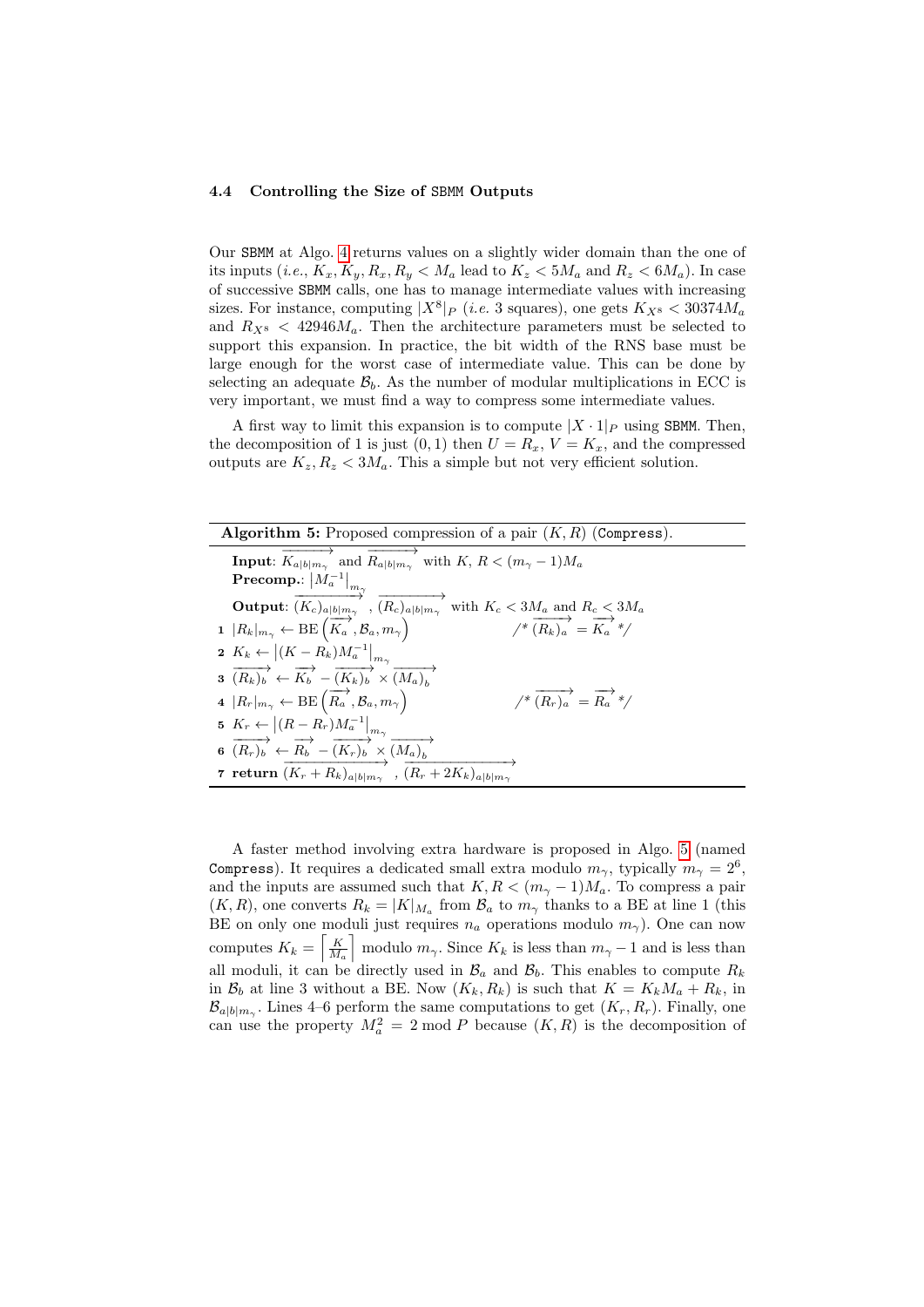$X \in \mathbb{F}_P$ , then we have:

$$
X \equiv KM_a + R \mod P
$$
  
\n
$$
\equiv K_k M_a^2 + R_k M_a + K_r M_a + R_r \mod P
$$
  
\n
$$
\equiv (R_k + K_r)M_a + 2K_k + R_r \mod P
$$
  
\n
$$
\equiv K_c M_a + R_c \mod P.
$$

Using approximated BE from [\[18\]](#page-17-6), we have  $K_c < 2M_a + m_{\gamma} < 3M_a$  and  $R_c < 2M_a+2m_\gamma < 3M_a$  (using an exact BE, one gets  $K_c < 2M_a$  and  $R_c < 2M_a$ ). Using SBMM on inputs in the domain  $K < 3M_a$  and  $R < 3M_a$  gives outputs  $K_z < 29M_a$  and  $R_z < 38M_a$ , so it is sufficient to choose  $m_\gamma = 2^6$  to compress the outputs back in the domain  $[0, 3M_a]$ . The main parts of the Compress algorithm can be performed in parallel, on a channel dedicated to  $m<sub>γ</sub>$ . The cost of Algo. [5](#page-8-0) is evaluated in Sec. [5](#page-9-0) and examples of applications are presented in Sec. [7.](#page-13-0)

# <span id="page-9-0"></span>5 Theoretical Cost Analysis

As usually done in state-of-art references, we evaluate the cost of our algorithms (Split Algo. [3,](#page-5-0) SBMM Algo. [4](#page-6-0) and Compress Algo. [5\)](#page-8-0) by counting the number of EMMs while modular additions and other very cheap operations are neglected. Below, we use the case  $n_a = n_b = n/2$  since it is the most interesting one.

First, Split at Algo. [3](#page-5-0) is mainly made of 2 BEs. The multiplication by the constant  $\frac{L_{\text{P1}}}{(M_a^{-1})_b}$  at line 2 can be combined with the one by the constant  $\rightarrow$  $T_a^{-1'}$  at line 1 in BE Algo. [1,](#page-3-0) this saves  $n/2$  EMMs. The test at line 3 is neglected because the probability to perform lines 4–5 is very low and they do not contain any EMM. Then Split costs 2 BEs on 2 half bit width bases or  $\frac{n^2}{2} + n$  EMMs.

In SBMM in Algo. [4,](#page-6-0) we need  $3n$  EMMs at lines 1, 2 and 5. Multiplication by 2 is performed using an addition. To compute the 4 products  $K_xK_y$ ,  $R_xR_y$ ,  $K_xR_y$ and  $K_y R_x$  on  $\mathcal{B}_{a|b}$ , we use the Karatsuba-Ofman's trick [\[17\]](#page-17-15), it costs 3n EMMs. The 2 Splits at lines 3-4 cost  $2\left(\frac{n^2}{2}+n\right)$  EMMs. Finally, our SBMM algorithm leads to  $n^2 + 5n$  EMMs, against  $2n^2 + 4n$  for the state-of-art algorithm from [\[12\]](#page-16-8).

Compress in Algo. [5](#page-8-0) performs 2 BEs from  $\mathcal{B}_a$  to  $m_\gamma$ , which costs  $n/2$  EMMs on  $\mathcal{B}_a$  and  $n/2$  very cheap multiplications modulo  $m_\gamma$ , typically on 6 bits (this type of small multiplications modulo  $m_{\gamma}$  is denoted GMM). Lines 2 and 5 require two more GMMs. Finally, 2 RNS multiplications on  $B_b$  are required at lines 3 and 6 for a cost of  $2(n/2)$  EMMs. Thus Compress costs  $2n$  EMMs and  $(n + 2)$  GMMs.

Tab. [1](#page-10-1) sums up the required precomputations for SBMM (including Split and its BE) and Compress. Globally, our proposition requires 4 times less EMWs than the state-of-art algorithm. Dividing by 2 the bit widths in a quadratic cost leads to the 1/4 factor. Tab. [2](#page-10-2) compares the different costs analyzed in this section for state-of-art algorithm and our algorithm.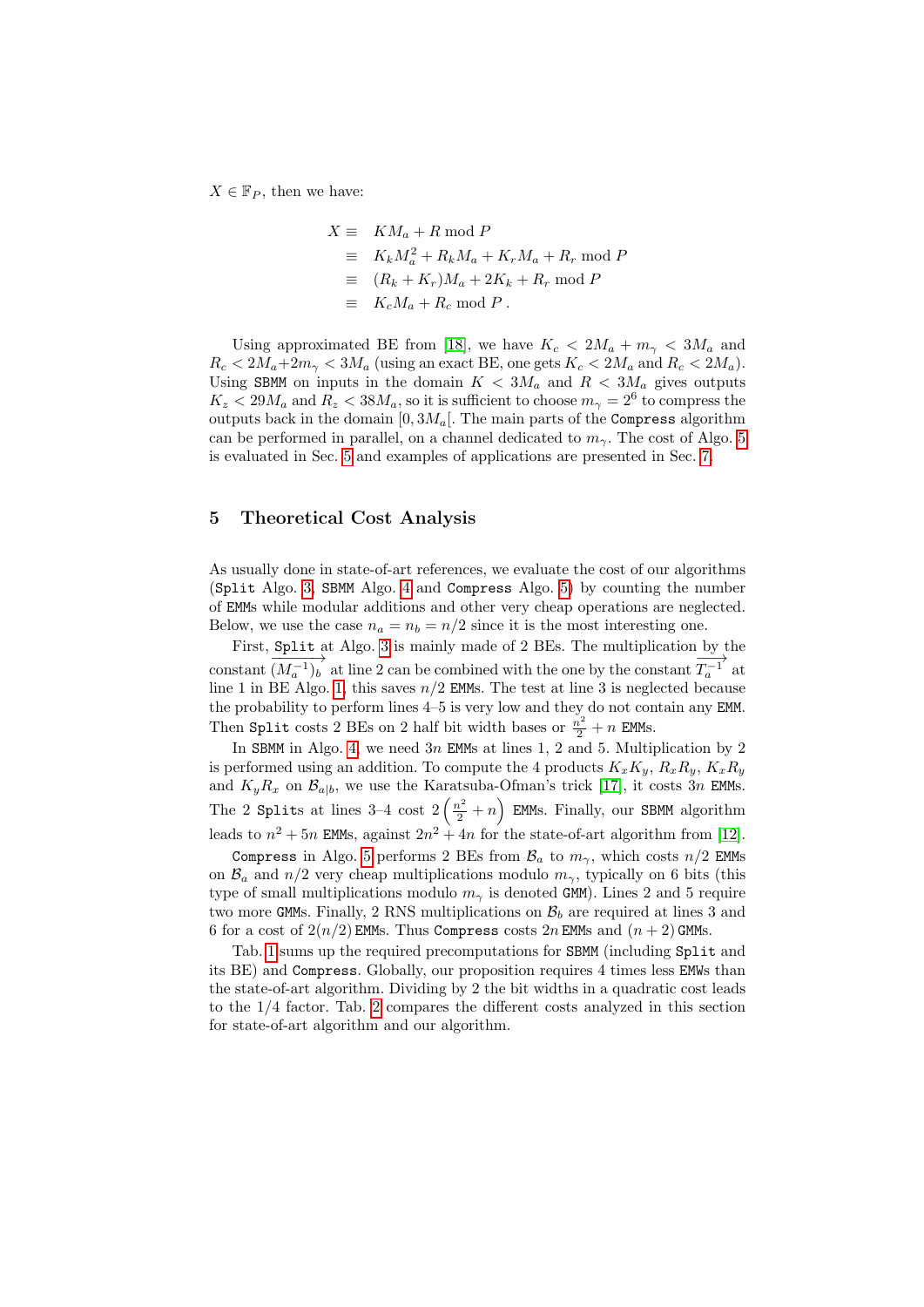<span id="page-10-1"></span>

| <b>SBMM</b>                                             | Compress                          |                                     |
|---------------------------------------------------------|-----------------------------------|-------------------------------------|
| $(T_a^{-1})_a : n/2$                                    | $(-M_a)_b$ : $n/2$                | $\  (-M_a \times T_b^{-1})_b : n/2$ |
| $\left(\frac{-1}{m_{a,i}M_{b,j}}\right)_{b}$ : $n^2/4$  | $\overline{(T_b^{-1})_b}$ : $n/2$ | $ M_{a,i} _{m_{\gamma}} : n/2^*$    |
| $\left(\frac{\overline{M_{b,j}}}{M_a}\right)_b$ : $n/2$ | $\overline{(-M_b)}_a$ : $n/2$     | $ -M_a _{m_{\gamma}} : 1^*$         |
| $(T_{b,i})_a : n^2/4$                                   | $(T_b)_b : n/2$                   | $ M_a^{-1} _{m_\gamma}:1^*$         |

Table 1. Precomputations details for SBMM and Compress in EMWs (\* denotes modulo  $m_\gamma$  values).

<span id="page-10-2"></span>Table 2. Cost summary for main operations and precomputations for our solution and the state-of-art one.

| Algorithms                               | MM [12] | <b>SBMM</b> | $SBMM + Compress$                                                  |
|------------------------------------------|---------|-------------|--------------------------------------------------------------------|
| Operations (EMM)                         |         |             | $2n^2 + 4n \parallel n^2 + 5n \mid (n^2 + 7n)$ EMM + $(n + 2)$ GMM |
| Precomputations (EMW) $\  2n^2 + 10n \ $ |         | $n^2$       | $+4n+2$                                                            |

# <span id="page-10-0"></span>6 Hardware Implementation

### 6.1 Proposed Architecture

Our SBMM architecture, depicted in Fig. [1,](#page-11-0) uses the Cox-Rower architecture from [\[18\]](#page-17-6) (similarly to state-of-art implementations). A Rower unit is dedicated to each channel for computations modulo  $m_{a,i}$  and  $m_{b,i}$ . The Cox is a small unit required to compute fast BEs. Our architecture implements  $n/2$  Rowers based on the ones presented in [\[14\]](#page-16-0). A small 6-bit Rower is implemented to compute on the  $m<sub>γ</sub>$  channel. This small additional channel has 2 different roles. First, for computations over  $\mathcal{B}_b$ , it adds the extra modulo  $m_\gamma$  for  $\mathcal{B}_b$  and enables  $M_b > 6M_a$ . Second, it is used to compute modulo  $m_{\gamma}$  in Compress from Sec. [4.4.](#page-8-1) In Fig. [1,](#page-11-0) the white circles are control signals (clock and reset are not represented). The small squares (in red) are just wire selections to extract the 6 MSBs of a w-bit word. The bottom right rectangle (in blue) between the extra Rower and the multiplexer just pads  $w - 6$  zeros to the MSBs.

Our Rowers are implemented in a 6-stage pipeline as the one proposed in [\[14\]](#page-16-0). Then we designed our extra Rower for computations modulo  $m<sub>\gamma</sub>$  on 6 stages to simplify synchronizations. We select  $m_{\gamma} = 2^6$  and all other moduli as odd values to make this unit very small and simple.

Our architecture, depicted in Fig. [1,](#page-11-0) is close to the state-of-art one presented in [\[14\]](#page-16-0). The 2 differences are the number of Rowers and the presence of an extra 6-bit channel. We only have  $n/2$  Rowers in our architecture instead of n in the state-of-art one. The control in both architectures is similar. We choose to only implement  $n/2$  Rowers to reduce the silicon area in this paper. In the future, we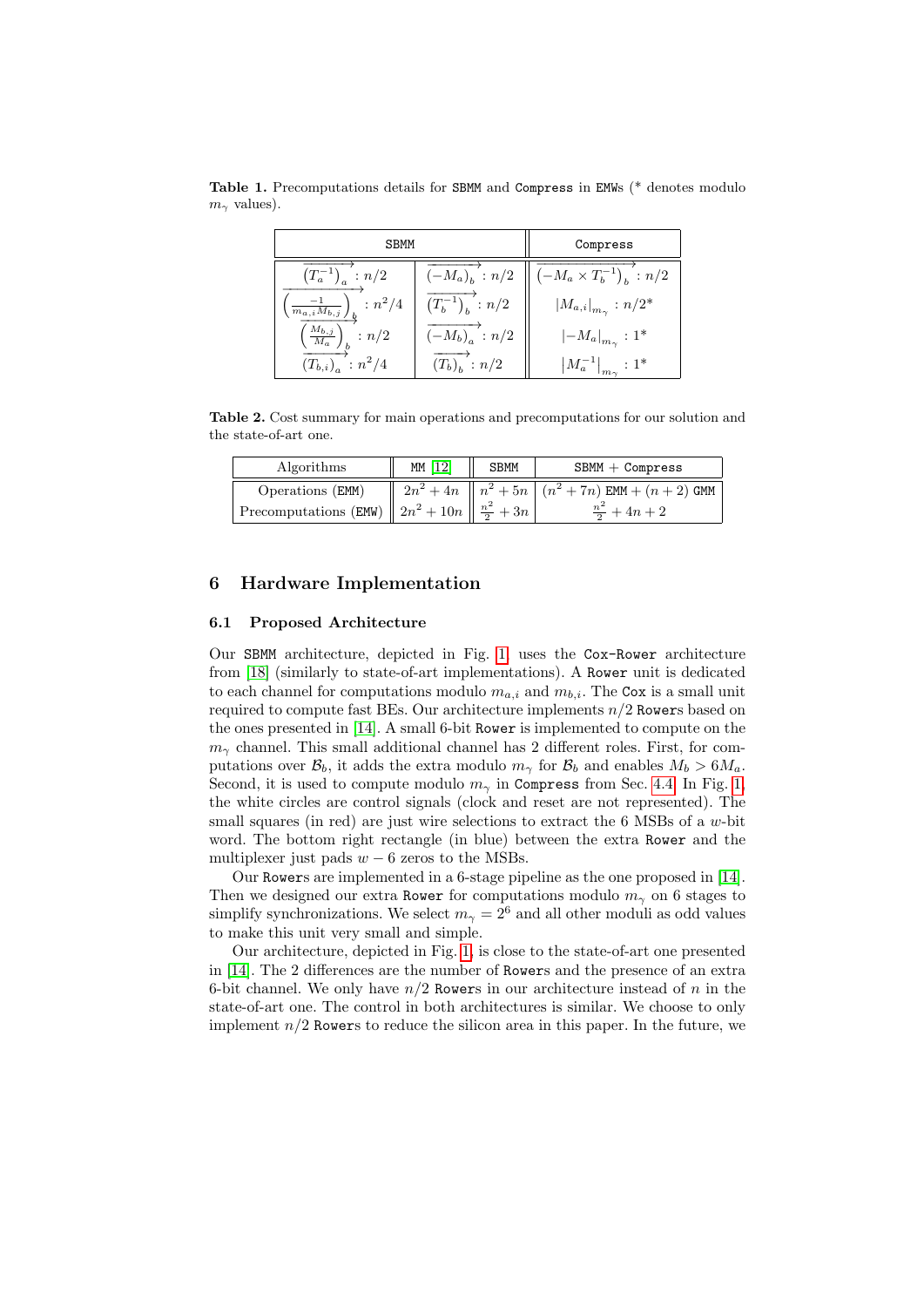

<span id="page-11-0"></span>Fig. 1. Proposed architecture for our SBMM algorithm with an extra 6-bit channel.

will implement another version with more Rowers to speed up computations. Our SBMM algorithm allows to use n Rowers (instead of  $n/2$  in the current version) and really leads up to 2 times faster computations while the state-of-art algorithm do not lead to a doubled speed when using  $2n$  moduli (due to dependencies). In our algorithm, the 2 independent Splits and the other operations over  $\mathcal{B}_{a|b}$  can be performed in parallel over  $n$  Rowers.

Both architectures have been validated using numerous VHDL simulations for several sets of parameters (see Tab. [3\)](#page-12-0).

### 6.2 Implementation Results on Various FPGAs

We have completely implemented, optimized and validated both the state-ofart algorithm from [\[12\]](#page-16-8) and our SBMM algorithm on various FPGAs. The results are given for 3 FPGA families: two low cost Spartan 6 (XC6SLX45 denoted S6 or XC6SLX100 denoted S6\* when the LX45 is too small), a high performance Virtex 5 (XC5VLX220 denoted V5) and a recent mid-range technology Kintex 7 (XC7K70T denoted K7) all with average speed grade. We used ISE 14.6 tools with medium efforts. Below, we report results for a single MM and a single SBMM without Compress. Currently, Compress control is not yet implemented, we will add it and evaluate complete ECC scalar multiplication algorithms and architectures in the future.

The selected parameters are given in Tab. [3.](#page-12-0) In order to compute a MM over  $\ell$  bits using the state-of-art algorithm, one needs an RNS base with a bit width slightly larger than  $\ell$  bits. In state-of-art architectures, the fastest ones are obtained for moduli with 1 additional bit (instead of an additional w-bit channel).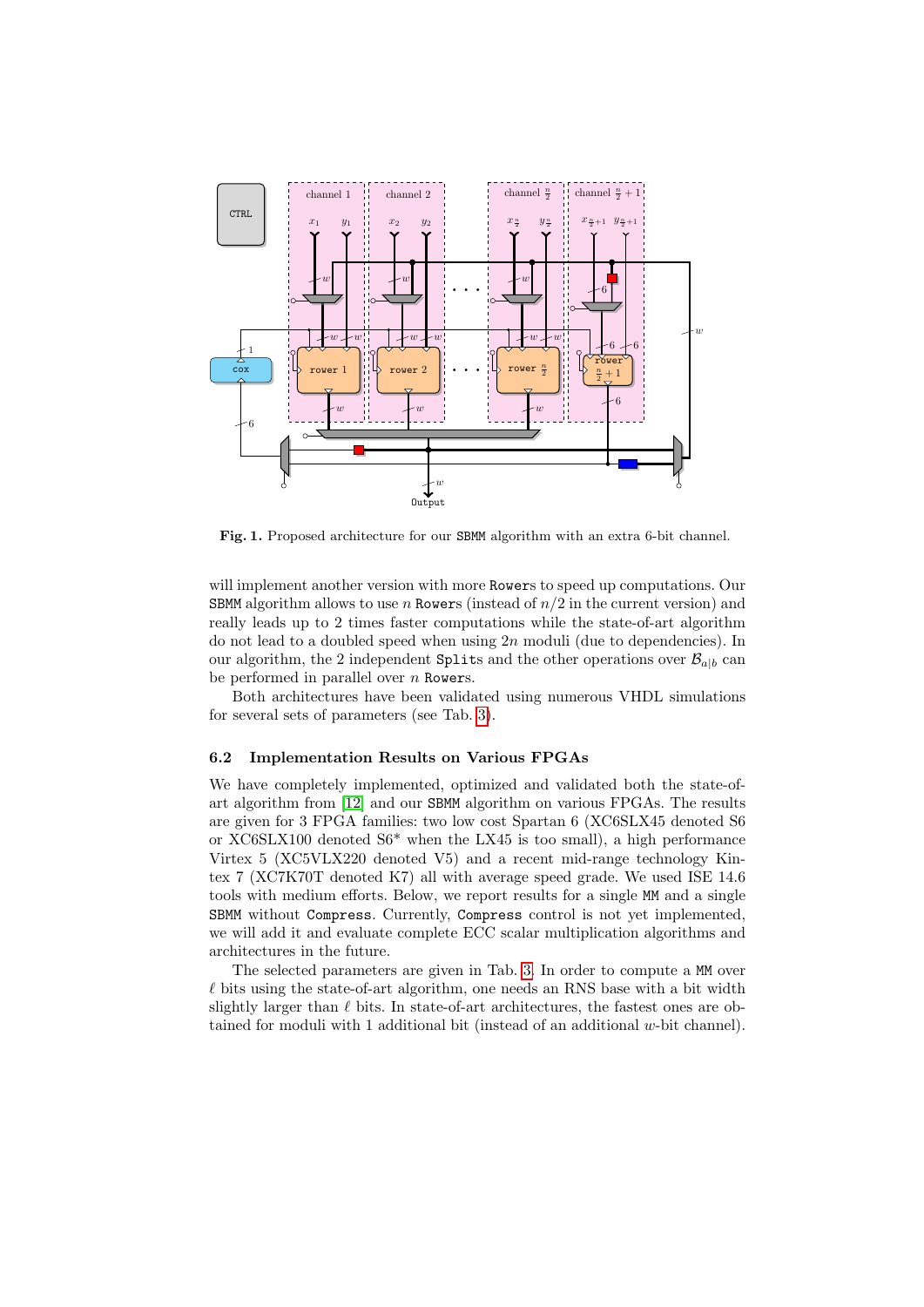Table 3. Selected  $(n, w)$  parameters couples for the 3 evaluated field sizes  $\ell$ .

<span id="page-12-0"></span>

| algorithms  | $\ell=192$ | $\ell=384$ | $\ell = 512$ |
|-------------|------------|------------|--------------|
| ΜМ          |            | (12, 33)   | (16, 33)     |
| <b>SBMM</b> | 16)        | (12.32)    | (16, 32)     |

Both architectures have been implemented with and without DSP blocks. The corresponding results are reported in Tab. [4](#page-12-1) and [5](#page-13-1) respectively. Parameter  $n$  impacts the clock cycles count while  $w$  impacts the clock period (frequency).

<span id="page-12-1"></span>Table 4. FPGA implementation results of state-of-art MM and SBMM algorithms with DSP blocks and BRAMs.

| Algo.       | <b>FPGA</b> | ł.  | Slices(FF/LUT)               | DSP/BRAM | $\#\text{cycles}$ | Freq.(MHz) | time(ns) |
|-------------|-------------|-----|------------------------------|----------|-------------------|------------|----------|
| MM          | S6          | 192 | 1733(2780/5149)              | 36/0     | 50                | 140        | 357      |
| MM          | S6          | 384 | 3668(6267/11748)             | 58/0     | 50                | 71         | 704      |
| MM          | S6          | 512 | 5457(8617/18366)             | 58/0     | 58                | 70         | 828      |
| <b>SBMM</b> | S6          | 192 | 1214(1908/3674)              | 18/0     | 58                | 154        | 376      |
| <b>SBMM</b> | S6          | 384 | 2213(3887/6709)              | 41/0     | 58                | 78         | 743      |
| <b>SBMM</b> | S6          | 512 | 2912(5074/8746)              | 56/0     | 66                | 76         | 868      |
| MM          | V5          | 192 | $\overline{1941}(2957/6053)$ | 26/0     | 50                | 184        | 271      |
| MM          | V5          | 384 | 3304(5692/10455)             | 84/12    | 50                | 118        | 423      |
| MM          | V5          | 512 | 6180(7557/15240)             | 112/16   | 58                | 116        | 500      |
| <b>SBMM</b> | V5          | 192 | 1447(1973/4682)              | 15/0     | 58                | 196        | 295      |
| <b>SBMM</b> | V5          | 384 | 2256(3818/8415)              | 42/6     | 58                | 124        | 467      |
| <b>SBMM</b> | V5          | 512 | 3400(4960/10877)             | 57/8     | 66                | 123        | 536      |
| МM          | K7          | 192 | 1732(2759/5075)              | 36/0     | 50                | 260        | 192      |
| MM          | K7          | 384 | 3278(5884/9841)              | 84/0     | 50                | 171        | 292      |
| MM          | Κ7          | 512 | 4186(7814/13021)             | 112/0    | 58                | 170        | 341      |
| <b>SBMM</b> | Κ7          | 192 | 999(1867/3599)               | 18/0     | 58                | 272        | 213      |
| SBMM        | Κ7          | 384 | 2111(3889/6691)              | 41/0     | 58                | 179        | 324      |
| SBMM        | Κ7          | 512 | 3104(5076/8757)              | 56/0     | 66                | 176        | 375      |

These results are graphically compared in Fig. [2](#page-14-1) and [3](#page-14-2) for area and computation time, respectively. Our SBMM algorithm leads to 26 to 46 % area reduction (in slices) for up to  $10\%$  computation time increase. When using DSP blocks, the reduction of the number of slices is in the range 26–46 % and the number of DSP blocks is divided by 2. Without DSP blocks, SBMM leads to  $40-46\%$  area reduction w.r.t. state-of-art MM (except for  $\ell = 192$  on K7).

Using DSP blocks (bottom of Fig. [3\)](#page-14-2) the computation time required for SBMM is very close to the state-of-art one (overhead from  $4\%$  to  $10\%$ ). Without DSP blocks (top of Fig. [3\)](#page-14-2), our solution is as fast as the state-of-art or slightly faster.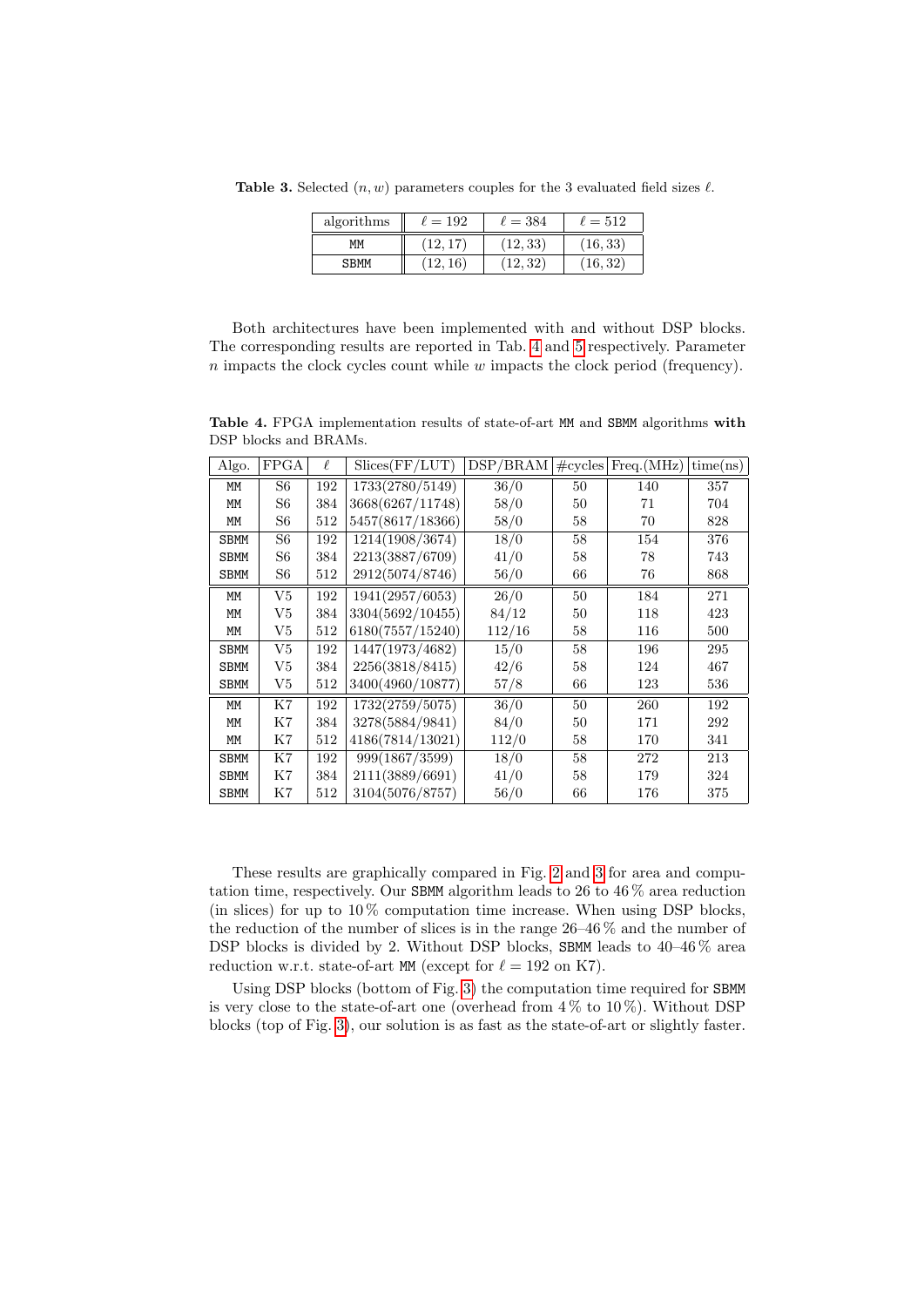| Algo.       | FPGA  | $\ell$ | Slices(FF/LUT)     | $\#\text{cycles}$ | Freq.(MHz) | time(ns) |
|-------------|-------|--------|--------------------|-------------------|------------|----------|
| MM          | S6    | 192    | 3238(4288/10525)   | 50                | 114        | 438      |
| MM          | $S6*$ | 384    | 7968(8868/27323)   | 50                | 70         | 714      |
| MM          | $S6*$ | 512    | 10381(11750/35751) | 58                | 45         | 1288     |
| <b>SBMM</b> | S6    | 192    | 1793(2539/6085)    | 58                | 142        | 408      |
| <b>SBMM</b> | $S6*$ | 384    | 4577(5302/15160)   | 58                | 91         | 637      |
| <b>SBMM</b> | $S6*$ | 512    | 6163(6875/20147)   | 66                | 90         | 733      |
| MM          | V5    | 192    | 3358(3991/11136)   | 50                | 126        | 396      |
| MM          | V5    | 384    | 8675(7624/29719)   | 50                | 109        | 458      |
| MM          | V5    | 512    | 11401(10109/39257) | 58                | 106        | 547      |
| <b>SBMM</b> | V5    | 192    | 1980(2444/6888)    | 58                | 147        | 394      |
| <b>SBMM</b> | V5    | 384    | 4942(4696/16672)   | 58                | 125        | 464      |
| <b>SBMM</b> | V5    | 512    | 6466(6186/22411)   | 66                | 122        | 540      |
| MM          | K7    | 192    | 3109(4060/10568)   | 50                | 200        | 250      |
| MM          | K7    | 384    | 7241(7631/27377)   | 50                | 140        | 357      |
| MM          | K7    | 512    | 9202(10102/35696)  | 58                | 132        | 439      |
| <b>SBMM</b> | K7    | 192    | 1999(2494/6368)    | 58                | 231        | 251      |
| <b>SBMM</b> | K7    | 384    | 4208(4649/15137)   | 58                | 162        | 358      |
| <b>SBMM</b> | K7    | 512    | 4922(6146/19269)   | 66                | 152        | 434      |

<span id="page-13-1"></span>Table 5. FPGA implementation results of state-of-art MM and SBMM algorithms without DSP blocks and BRAMs.

For the widest fields on the low-cost FPGA Spartan 6 devices, the MM area is so large that it brings down the frequency.

# <span id="page-13-0"></span>7 Examples of ECC Computations

We evaluate the gain of our SBMM method for full ECC scalar multiplication example. This example is used in [\[14\]](#page-16-0) and [\[8\]](#page-16-2) the two best state-of-art RNS implementations of ECC on FPGA with a protection against SPA (simple power analysis [\[19\]](#page-17-16)). Both papers use formulas presented in Tab. [6,](#page-15-0) originally proposed in  $[3]$ , with  $(X, Z)$  coordinates and the Montgomery ladder from  $[16]$ . These formulas use the *lazy reduction* from [\[3\]](#page-16-13):  $(AB+CD)$  mod P is computed instead of  $(AB) \mod P$  and  $(CD) \mod P$ , separately.

Fig. [4](#page-15-1) describes a computation flow example for formulas of Tab. [6.](#page-15-0) It shows that each intermediate value can be compressed in parallel with a new SBMM call, except for  $Z_3$  and  $I$ . In these cases, one has two choices: wait for the compression function or add few bits to  $m_{\gamma}$  to be able to compress more bits. To compress the result of 2 successive multiplications,  $m_{\gamma}$  must be at least  $2^{10}$ . Moreover, 2 additional bits are required due to the lazy reduction. For this example, we consider  $m_{\gamma} = 2^{12}$ .

Point addition (ADD) from Tab. [6](#page-15-0) requires 6 modular reductions and 11 multiplications (5 without reduction). Multiplications by 2 are performed using additions. Point doubling (DBL) requires 7 modular reductions and 9 multiplications.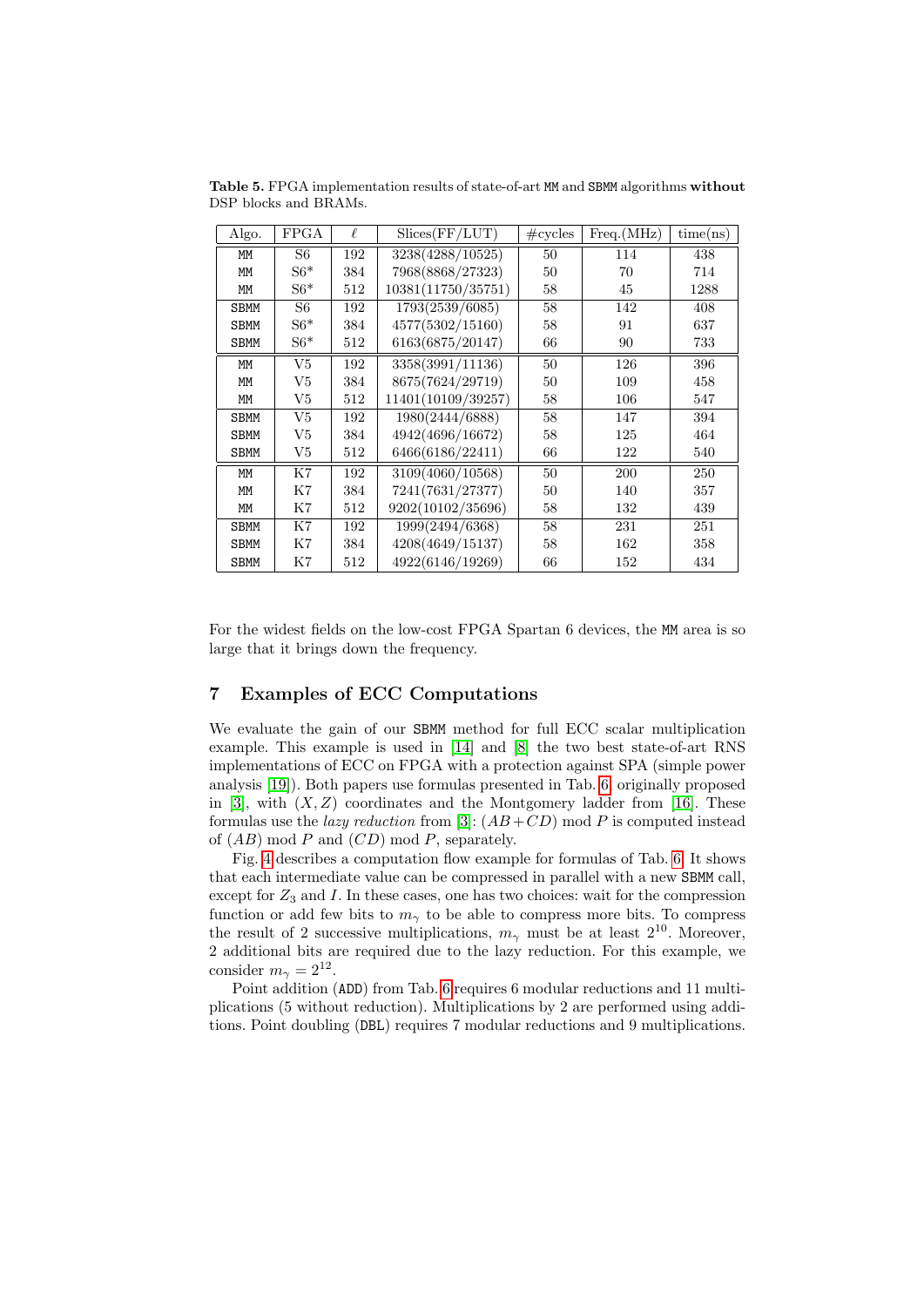

<span id="page-14-1"></span>Fig. 2. Summary of obtained area reductions (in number of slices).



<span id="page-14-2"></span>Fig. 3. Time for a single modular multiplication with SBMM and MM, with (bottom) and without (top) DSP blocks activated

Each multiplication without reduction costs  $2n$  EMMs using the state-of-art algorithm and  $3n$  EMMs using SBMM (to compute U and V). ADD requires 3 compressions for D,  $Z_3$  and  $X_3$ , and DBL requires 4 compressions for H, I,  $X_3$  and  $Z_3$ , since  $m_{\gamma}$ is defined to support compression after 2 successive multiplications. The total costs for ADD and DBL are reported in Tab. [7](#page-15-2) for both algorithms.

The reduction in the number of **EMMs** for various practical values of  $n$  (from [\[14\]](#page-16-0) and [\[8\]](#page-16-2)) is:  $25\%$  for  $n = 8, 33\%$  for  $n = 12, 37\%$  for  $n = 16, 41\%$  for  $n = 24$  and  $43\%$  for  $n = 32$ . In case we deal with the pessimistic cost assumption GMM = EMM, the reduction lies in the range  $23-42\%$  (instead of  $25-43\%$ ).

# <span id="page-14-0"></span>8 Conclusion

In this paper, we proposed a new method to efficiently compute modular multiplication in RNS for ECC computations over  $\mathbb{F}_P$ . This method relies on the selection of pseudo-Mersenne like primes as field characteristic for  $\mathbb{F}_P$ . These specific primes lead to very efficient RNS modular multiplication with only one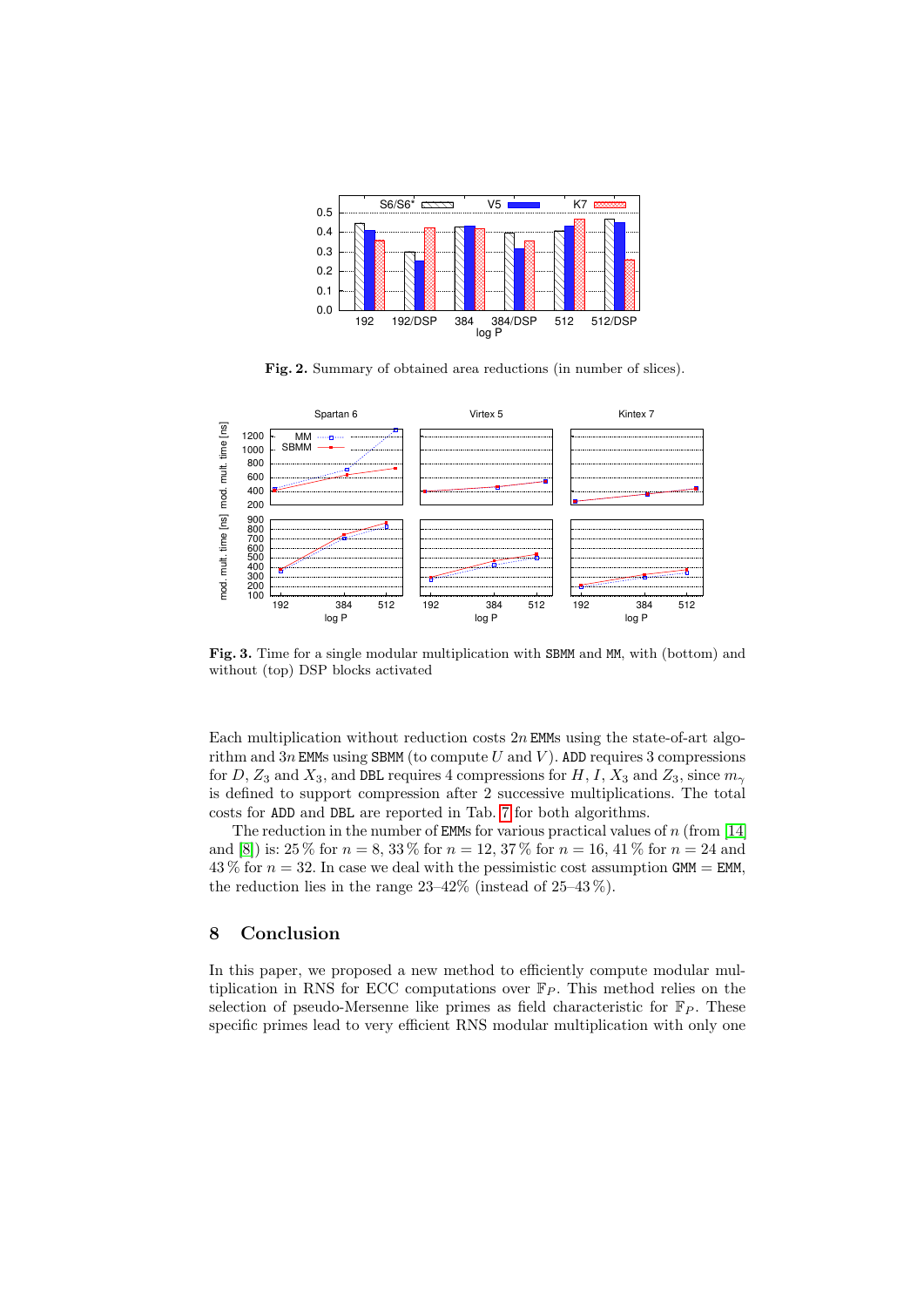**Table 6.** Formulas for Weierstrass form  $(y^2 = x^3 + ax + b)$ , RNS optimizations from [\[3\]](#page-16-13),  $(X, Z)$  coordinates and Montgomery ladder from [\[16\]](#page-17-17).

<span id="page-15-0"></span>

| Point Operation | $P_1 + P_2$ (ADD)         | $2 P_1 (DBL)$          |
|-----------------|---------------------------|------------------------|
|                 | $A = Z_1 X_2 + Z_2 X_1$   | $E=Z_1^2$              |
|                 | $B = 2X_1X_2$             | $F = 2X_1Z_1$          |
|                 | $C = 2Z_1Z_2$             | $G=X_1^2$              |
| Formulas        | $D = aA + bC$             | $H = -4bE$             |
|                 | $Z_3 = A^2 - BC$          | $I = aE$               |
|                 | $X_3 = BA + CD + 2X_GZ_3$ | $X_3 = FH + (G - I)^2$ |
|                 |                           | $Z_3 = 2F(G + I) - EH$ |



<span id="page-15-1"></span>Fig. 4. Example of execution flow using SBMM and Compress in parallel using formulas of Tab. [6.](#page-15-0)

single RNS base instead of two for state-of-art algorithms. Our new algorithm theoretically costs about 2 times less operations and 4 times less precomputations than the state-of-art RNS modular multiplication. Our FPGA implementations leads up to  $46\,\%$  of area reduction for a time overhead less than  $10\,\%.$ 

In the future, we plan to implement a complete ECC accelerator in RNS with this new technique and we expect important improvements at the protocol level. In this paper, we designed an operator with reduced area but without speed improvement. We will design other versions with a non reduced area but significant speed up (or other trade-offs).

Table 7. Operation costs (in EMMs) for MM and SBMM algorithms, various curve-level operations, formulas from Tab. [6](#page-15-0) and Montgomery ladder (ML).

<span id="page-15-2"></span>

| algorithms  | ADD           | DBL           | $ADD+DBL$ (ML) |
|-------------|---------------|---------------|----------------|
| МM          | $12n^2 + 34n$ | $14n^2 + 32n$ | $26n^2 + 66n$  |
| <b>SBMM</b> | $6n^2 + 51n$  | $7n^2 + 49n$  | $13n^2 + 100n$ |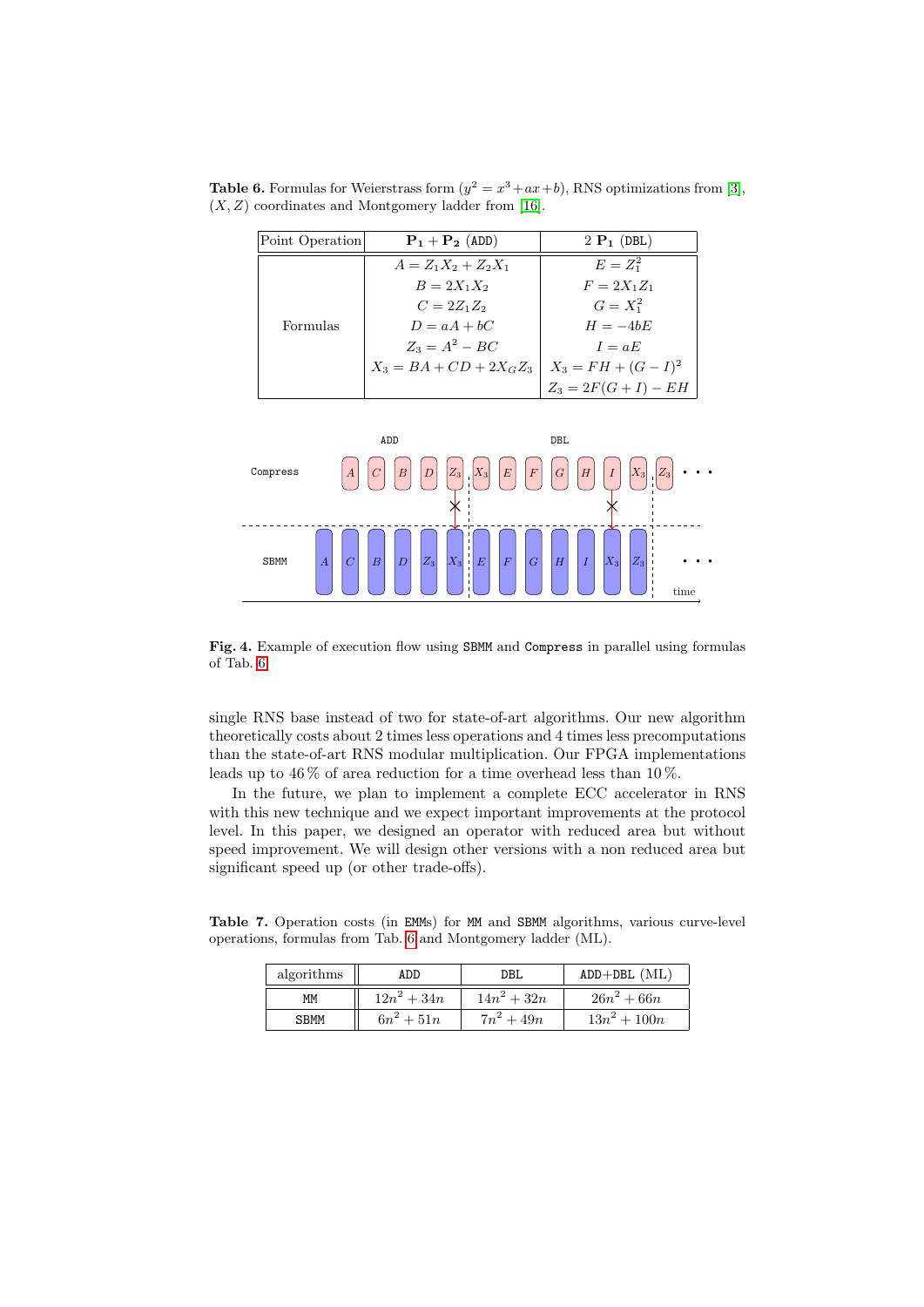### Acknowledgment

We thank the anonymous reviewers for their valuable comments. This work has been supported in part by the PAVOIS project (ANR 12 BS02 002 01).

## References

- <span id="page-16-6"></span>1. J.-C. Bajard, L.-S. Didier, and P. Kornerup. An RNS montgomery modular multiplication algorithm. IEEE Transactions on Computers, 47(7):766–776, July 1998.
- <span id="page-16-7"></span>2. J.-C. Bajard, L.-S. Didier, and P. Kornerup. Modular multiplication and base extensions in residue number systems. In Proc. 15th Symposium on Computer Arithmetic (ARITH), pages 59–65. IEEE, April 2001.
- <span id="page-16-13"></span>3. J.-C. Bajard, S. Duquesne, and M. D. Ercegovac. Combining leak-resistant arithmetic for elliptic curves defined over Fp and RNS representation. Technical Report 311, IACR Cryptology ePrint Archive, May 2010.
- <span id="page-16-3"></span>4. J.-C. Bajard, J. Eynard, and F. Gandino. Fault detection in RNS Montgomery modular multiplication. In Proc. 21th Symposium on Computer Arithmetic (ARITH), pages 119–126. IEEE, April 2013.
- <span id="page-16-5"></span>5. J.-C. Bajard, J. Eynard, N. Merkiche, and T. Plantard. Baba¨ı round-off CVP method in RNS: Application to lattice based cryptographic protocols. In Proc. 14th International Symposium on Integrated Circuits (ISIC), pages 440–443. IEEE, December 2014.
- <span id="page-16-11"></span>6. J.-C. Bajard, L. Imbert, P.-Y. Liardet, and Y. Teglia. Leak resistant arithmetic. In Proc. Cryptographic Hardware and Embedded Systems (CHES), volume 3156 of LNCS, pages 62–75. Springer, 2004.
- <span id="page-16-12"></span>7. J.-C. Bajard, M. Kaihara, and T. Plantard. Selected RNS bases for modular multiplication. In Proc. 19th Symposium on Computer Arithmetic (ARITH), pages 25–32. IEEE, June 2009.
- <span id="page-16-2"></span>8. J.-C. Bajard and N. Merkiche. Double level Montgomery Cox-Rower architecture, new bounds. In Proc. 13th Smart Card Research and Advanced Application Conference (CARDIS), LNCS. Springer, November 2014.
- <span id="page-16-9"></span>9. K. Bigou and A. Tisserand. RNS modular multiplication through reduced base extensions. In Proc. 25th IEEE International Conference on Application-specific Systems, Architectures and Processors (ASAP), pages 57–62. IEEE, June 2014.
- <span id="page-16-4"></span>10. R. C. C. Cheung, S. Duquesne, J. Fan, N. Guillermin, I. Verbauwhede, and G. X. Yao. FPGA implementation of pairings using residue number system and lazy reduction. In Proc. Cryptographic Hardware and Embedded Systems (CHES), volume 6917 of LNCS, pages 421–441. Springer, September 2011.
- <span id="page-16-1"></span>11. M. Esmaeildoust, D. Schinianakis, H. Javashi, T. Stouraitis, and K. Navi. Efficient RNS implementation of elliptic curve point multiplication over  $GF(p)$ . IEEE Transactions on Very Large Scale Integration (VLSI) Systems, 21(8):1545–1549, August 2013.
- <span id="page-16-8"></span>12. F. Gandino, F. Lamberti, G. Paravati, J.-C. Bajard, and P. Montuschi. An algorithmic and architectural study on Montgomery exponentiation in RNS. IEEE Transactions on Computers, 61(8):1071–1083, August 2012.
- <span id="page-16-10"></span>13. H. L. Garner. The residue number system. IRE Transactions on Electronic Computers, EC-8(2):140–147, June 1959.
- <span id="page-16-0"></span>14. N. Guillermin. A high speed coprocessor for elliptic curve scalar multiplications over  $\mathbb{F}_p$ . In Proc. Cryptographic Hardware and Embedded Systems (CHES), volume 6225 of LNCS, pages 48–64, Santa Barbara, CA, USA, August 2010. Springer.